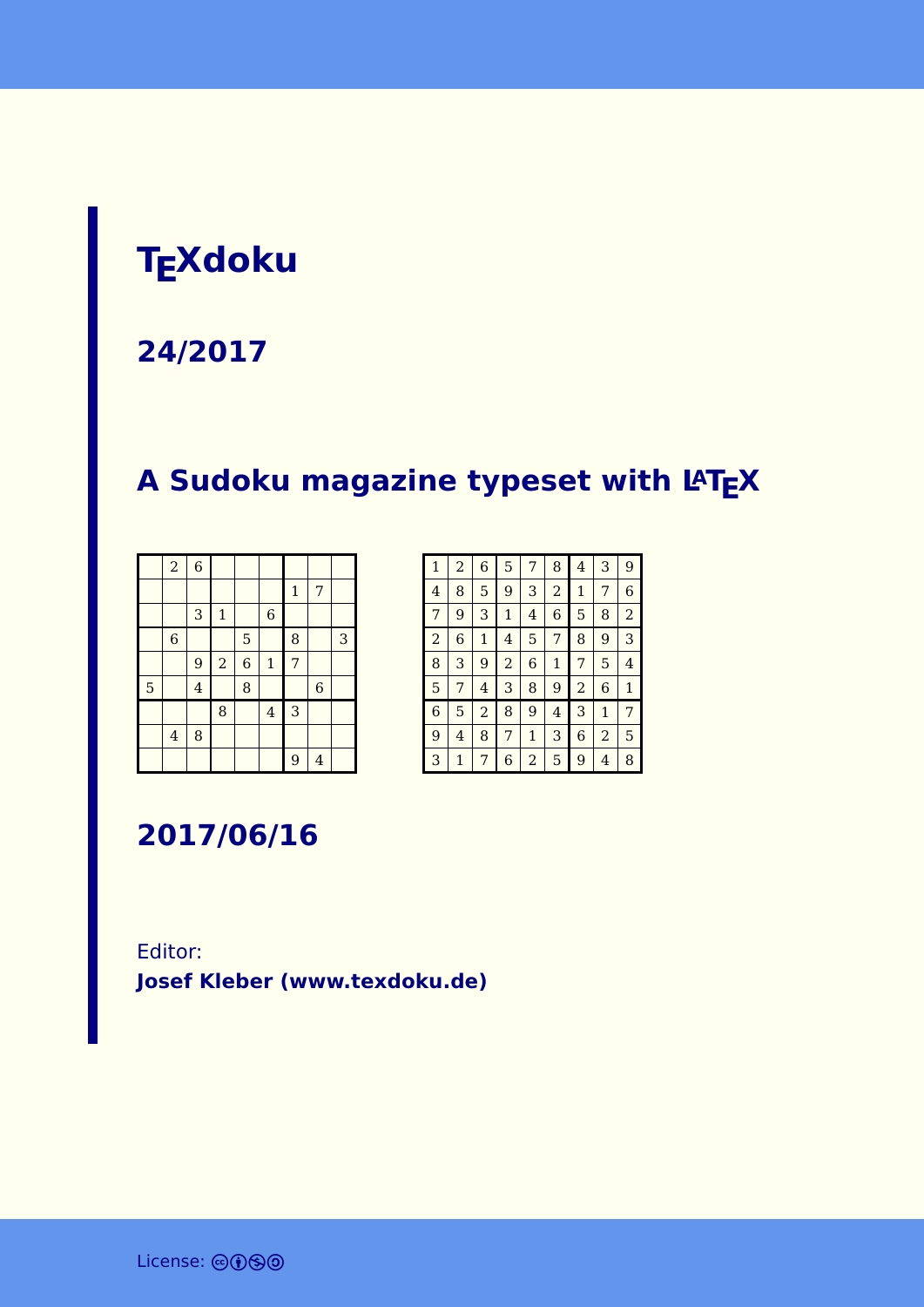| 7 |              |              | 5              | $\sqrt{2}$   |                  |                | 8 |             |
|---|--------------|--------------|----------------|--------------|------------------|----------------|---|-------------|
|   | $\, 8$       | $\,6\,$      |                |              |                  | $\overline{5}$ |   |             |
|   | $9\,$        | $\mathbf{1}$ |                |              |                  | $\bf 4$        |   | 7           |
| 9 | $\mathbf{1}$ |              | $\sqrt{2}$     |              |                  | $\sqrt{ }$     |   | $\,$ 6 $\,$ |
|   |              |              | $\overline{7}$ | $\,6\,$      | $\mathbf{1}$     |                |   |             |
|   |              |              |                |              |                  |                |   |             |
|   |              |              | $\overline{4}$ |              | 7                |                |   |             |
|   |              |              | $\overline{6}$ | $\mathbf{1}$ | $\boldsymbol{2}$ |                | 9 |             |
|   |              |              | 9              | 8            |                  |                |   |             |

|             | $\overline{6}$ |                | 9     | 7           | $\overline{2}$ | $\mathbf 1$ | 8 |   |
|-------------|----------------|----------------|-------|-------------|----------------|-------------|---|---|
|             |                |                |       | 8           |                |             | 5 |   |
| $\mathbf 1$ |                |                |       | 6           |                | 9           |   |   |
|             | 8              |                |       | $\sqrt{2}$  |                |             |   |   |
|             | $\overline{4}$ |                |       |             |                |             |   |   |
|             |                |                |       | $\mathbf 1$ | 9              |             |   |   |
|             |                | $\overline{2}$ |       |             | 8              |             | 9 |   |
|             |                |                |       |             | $\overline{6}$ |             | 7 |   |
|             | 9              |                | $1\,$ | 5           | 7              | 8           |   | 6 |

|                |   |             |                |                |                |                | 5              | $\mathbf 1$      |
|----------------|---|-------------|----------------|----------------|----------------|----------------|----------------|------------------|
|                |   |             |                | 8              |                |                | $\overline{4}$ |                  |
|                |   |             | $\overline{4}$ | 3              | 7              |                |                | $\boldsymbol{6}$ |
|                |   |             | $\overline{6}$ |                |                |                |                | 7                |
| 8              | 5 |             |                |                |                | $\,$ 6 $\,$    |                | 9                |
|                |   | 9           |                | 7              | $\mathbf{1}$   | $\overline{4}$ |                |                  |
|                |   |             |                | $\mathbf{1}$   | $\overline{6}$ |                |                |                  |
|                |   | $\mathbf 1$ |                | $\overline{4}$ |                |                | 3              |                  |
| $\overline{4}$ |   |             | 9              |                |                |                |                |                  |

|             | 5              |                |            | $\mathbf{1}$     |              |   |              |                |
|-------------|----------------|----------------|------------|------------------|--------------|---|--------------|----------------|
| $\,$ 6 $\,$ | 7              | 8              |            |                  | 9            |   |              |                |
|             | 9              |                | $\sqrt{2}$ |                  |              |   |              |                |
|             |                | $\overline{a}$ |            | 5                | $\mathbf{1}$ |   | 9            | 7              |
|             |                |                | 7          |                  |              | 8 |              | $\sqrt{2}$     |
|             | $\overline{4}$ |                | 6          | $\boldsymbol{2}$ |              |   | $\mathbf{1}$ | $\overline{5}$ |
|             | $\,$ 6 $\,$    |                |            |                  |              |   |              |                |
| 8           |                |                |            |                  |              |   |              | 9              |
|             |                |                | 5          | 6                |              |   |              |                |

|   |                | $\sqrt{2}$  | $\overline{5}$ | $\overline{6}$ |                         |                  |                |
|---|----------------|-------------|----------------|----------------|-------------------------|------------------|----------------|
|   | $\overline{4}$ | 8           |                |                |                         | $\boldsymbol{6}$ |                |
|   |                | 5           |                |                |                         | 8                | $\mathbf{1}$   |
|   |                |             |                | 5              |                         |                  | $\overline{6}$ |
|   | $\mathbf{1}$   |             |                | $\overline{4}$ | 3                       | 5                |                |
|   |                |             |                |                | $\overline{\mathbf{4}}$ |                  |                |
| 8 |                | $\,$ 6 $\,$ |                |                | 9                       | 3                |                |
|   | 5              |             |                | $\sqrt{2}$     |                         | $\overline{4}$   |                |
|   | $\overline{2}$ | $\mathbf 1$ |                |                |                         |                  |                |

|             | $\bf 4$ |                  | 8              |                  | $\overline{a}$ |                | $\mathbf 1$    |                |
|-------------|---------|------------------|----------------|------------------|----------------|----------------|----------------|----------------|
|             | 9       | 8                | 7              |                  |                |                | $\overline{6}$ |                |
| $\mathbf 1$ |         |                  |                |                  | $\,$ 6 $\,$    | 3              |                | $\overline{9}$ |
|             |         | $\boldsymbol{2}$ |                |                  |                | $\overline{4}$ |                |                |
|             |         |                  |                |                  |                |                | 9              |                |
|             |         |                  |                | $\boldsymbol{2}$ |                |                | 3              |                |
| 7           |         |                  | $\sqrt{2}$     | $\overline{6}$   | 8              |                |                |                |
|             | $1\,$   |                  |                | 7                |                |                |                |                |
|             | 3       |                  | $\overline{4}$ |                  |                | 8              | 7              |                |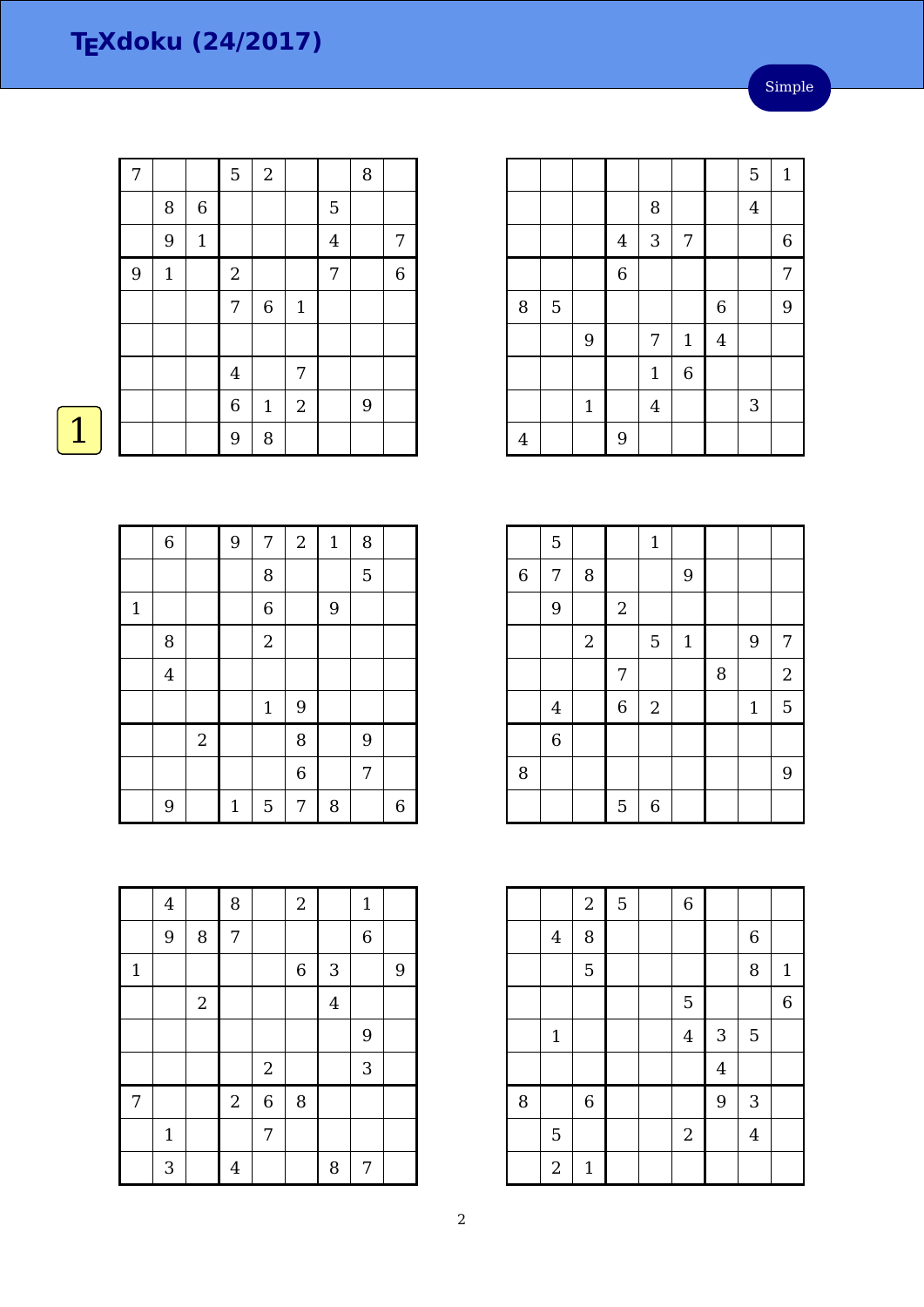|             | $\,$ 6 $\,$    | $\overline{9}$ | 7 |              |                  |             |             | $1\,$ |
|-------------|----------------|----------------|---|--------------|------------------|-------------|-------------|-------|
|             |                |                | 8 |              | $\overline{4}$   |             |             |       |
| $\mathbf 5$ | $\, 8$         |                |   | $\mathbf{1}$ |                  | 7           | $\,$ 6 $\,$ |       |
|             | 5              |                | 9 |              | 7                | $\,$ 6 $\,$ |             |       |
|             | $\overline{4}$ | $\overline{7}$ |   | $\mathbf 5$  | $\boldsymbol{6}$ | $\mathbf 1$ |             |       |
|             |                |                |   |              | 8                |             |             |       |
|             |                | $\mathbf{1}$   |   |              |                  | $\sqrt{3}$  | 9           |       |
|             |                |                |   |              |                  |             |             |       |
|             |                | 3              |   |              |                  | 8           |             |       |

|                | 3            |             |                |   |                |                |                |   |
|----------------|--------------|-------------|----------------|---|----------------|----------------|----------------|---|
|                |              |             |                |   |                |                |                | 9 |
|                |              | $\mathbf 1$ |                |   |                |                | 3              | 5 |
|                | $\mathbf{1}$ |             | 9              |   | 3              | $\overline{4}$ | 8              |   |
|                | 7            |             | $\overline{a}$ |   | $\overline{4}$ |                | $\mathbf{1}$   |   |
|                | $\mathbf 5$  |             | 8              |   |                |                |                |   |
|                | 8            | 5           |                | 3 | $\mathbf{1}$   | $\sqrt{2}$     | $\overline{4}$ |   |
|                |              | 3           | $\bf 4$        |   |                |                |                |   |
| $\overline{2}$ |              |             |                |   |                |                |                |   |

| $\overline{7}$ |   |            |            | 5            |                |            |                |  |
|----------------|---|------------|------------|--------------|----------------|------------|----------------|--|
|                | 6 |            | $\sqrt{2}$ |              |                |            |                |  |
|                |   | $\sqrt{2}$ |            | $\mathbf{1}$ | $\overline{4}$ |            |                |  |
| $1\,$          | 8 |            |            | 3            |                |            |                |  |
| 5              |   |            |            |              |                |            | 3              |  |
| 3              |   |            | 5          | 7            |                |            |                |  |
|                |   |            |            | $\bf 4$      |                |            | $\mathbf{1}$   |  |
|                |   | 7          |            |              | $\,6\,$        | $\sqrt{2}$ | 8              |  |
|                | 5 |            |            |              |                | 3          | $\overline{4}$ |  |

| 3           | $\,$ 6 $\,$    |                | $1\,$          | 9           |   |             |                |                  |
|-------------|----------------|----------------|----------------|-------------|---|-------------|----------------|------------------|
|             | $\overline{5}$ |                | $\overline{6}$ |             | 7 | 4           |                |                  |
| $\mathbf 1$ | $\overline{4}$ |                |                |             |   |             | 8              |                  |
|             |                | $\overline{5}$ | 8              |             |   |             | 3              | $\boldsymbol{6}$ |
|             |                |                |                |             |   | 7           |                |                  |
|             |                |                | 5              | $\bf 4$     | 3 | $\mathbf 1$ |                |                  |
|             |                |                |                |             | 5 |             | $\overline{4}$ |                  |
|             |                |                |                |             |   |             |                |                  |
| 8           |                |                | 9              | $\,$ 6 $\,$ |   |             |                |                  |

| $\overline{4}$ |   | 8              |             |                |                | $\overline{6}$ | 3            |
|----------------|---|----------------|-------------|----------------|----------------|----------------|--------------|
|                |   | $\overline{6}$ |             | 9              |                |                |              |
|                | 5 |                |             |                | $\mathbf 1$    |                | $9$          |
|                |   | $\overline{4}$ |             |                |                | 3              |              |
| 5              |   | $\overline{7}$ | 9           | 3              | $\overline{6}$ |                | $\mathbf{1}$ |
|                |   | 3              | $\mathbf 1$ | 8              |                | 7              | 5            |
|                | 8 |                |             |                | 5              |                |              |
|                | 3 |                |             | $\overline{6}$ |                |                |              |
|                |   |                | 7           |                |                |                |              |

|                |                  |                  | 9              |                | 3              |                |              | $1\,$ |
|----------------|------------------|------------------|----------------|----------------|----------------|----------------|--------------|-------|
|                |                  | $\overline{5}$   |                | $\mathbf 1$    |                |                |              |       |
| $\mathbf{1}$   | $\boldsymbol{2}$ |                  |                |                | $\overline{6}$ |                |              |       |
| $\overline{5}$ |                  |                  | $\mathbf 1$    |                |                |                | 9            |       |
|                |                  |                  |                |                |                | $\overline{6}$ |              |       |
|                |                  | $\boldsymbol{2}$ | $\overline{5}$ |                | 7              |                |              |       |
|                |                  |                  | $\overline{6}$ | $\overline{4}$ | $\overline{2}$ |                |              |       |
|                |                  | 7                |                | 3              |                | 9              | $\mathbf{1}$ |       |
|                | $\sqrt{3}$       | $\overline{4}$   |                |                |                |                |              |       |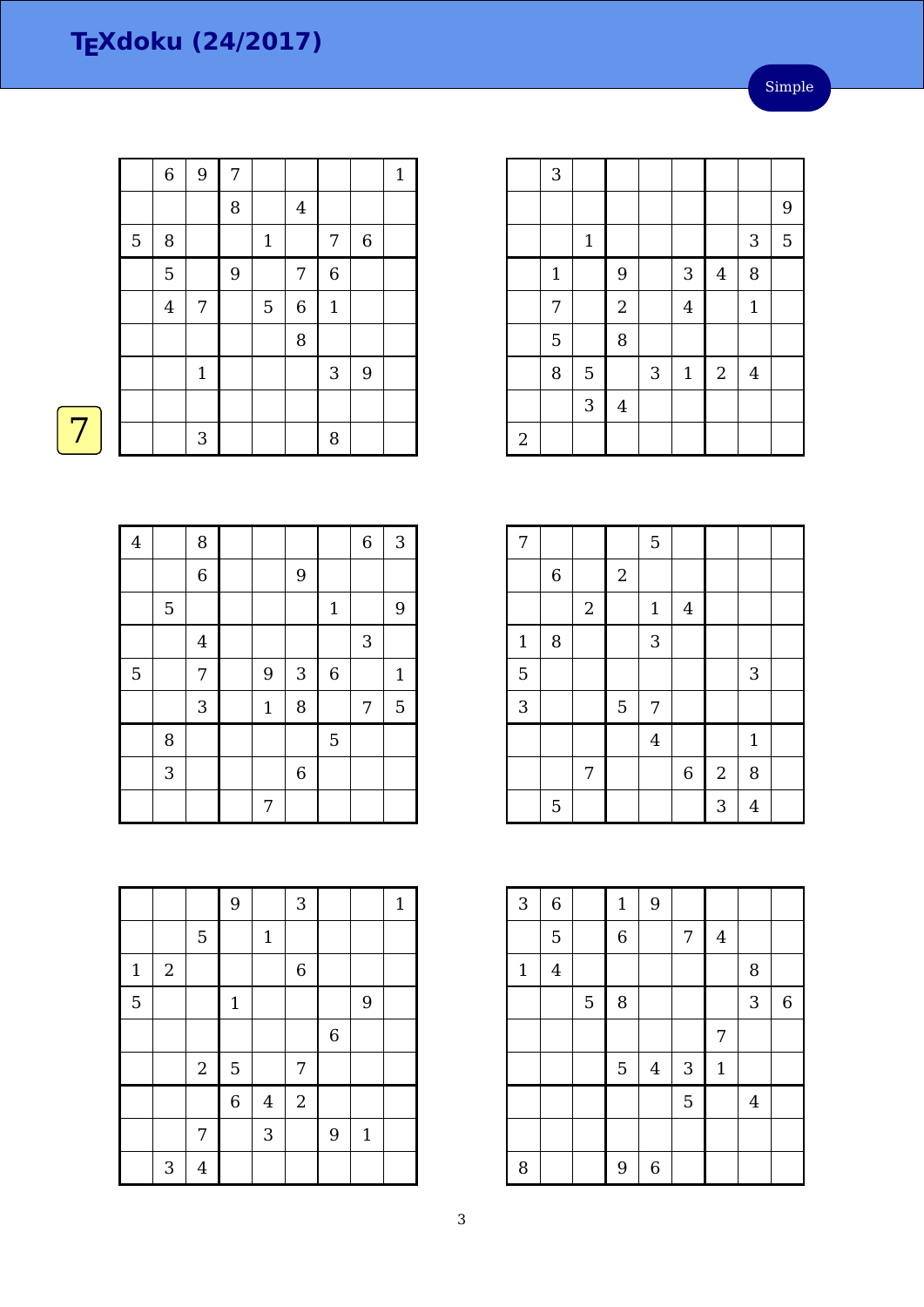|              | 5              |            | $\boldsymbol{2}$        | $\mathbf{1}$ |   |                | 9              | 8              |
|--------------|----------------|------------|-------------------------|--------------|---|----------------|----------------|----------------|
| 9            | 8              |            |                         |              | 3 |                |                | 5              |
|              | $\overline{2}$ |            |                         |              |   | $\overline{4}$ |                | 7              |
|              | $\mathbf 1$    | $\sqrt{2}$ |                         |              | 8 | 3              |                |                |
| 5            |                |            |                         |              |   |                |                |                |
|              |                |            | $\overline{\mathbf{4}}$ |              |   |                | $\overline{5}$ | 9              |
|              |                |            |                         |              |   |                |                | $\overline{4}$ |
| 8            |                |            |                         | 3            |   |                | 7              |                |
| $\mathbf{1}$ |                |            |                         |              |   |                | 8              |                |

# $\boxed{13}$

|             |                |            | 3              |                | $\overline{6}$ |             | $\overline{4}$ |            |
|-------------|----------------|------------|----------------|----------------|----------------|-------------|----------------|------------|
|             |                |            |                | $\sqrt{2}$     |                |             |                |            |
| $\mathbf 1$ |                | $\sqrt{2}$ |                | 9              |                | $\,$ 6 $\,$ |                |            |
|             |                |            |                | $\overline{6}$ | 9              |             | $\mathbf{1}$   |            |
|             |                |            | $\overline{4}$ |                |                | 9           |                | 5          |
|             | $\overline{4}$ |            |                |                |                |             |                | 8          |
|             |                |            | $\overline{6}$ | $\mathbf{1}$   |                |             |                |            |
|             |                |            |                |                | 5              |             |                | $\sqrt{3}$ |
|             | 3              |            |                |                |                | 8           | $\sqrt{2}$     |            |

| $\overline{a}$ |              |                |            |                | $\overline{4}$ |                |   |                |
|----------------|--------------|----------------|------------|----------------|----------------|----------------|---|----------------|
| 9              | 8            |                |            | $1\,$          | $\overline{a}$ |                |   |                |
|                | $\mathbf{1}$ |                |            |                |                |                |   | 3              |
| 3              |              |                |            | $\sqrt{2}$     | 8              |                |   |                |
| 8              |              |                |            |                | 9              |                |   |                |
|                | $\,$ 6 $\,$  |                | $1\,$      |                |                |                |   |                |
|                | 5            |                |            | $\overline{4}$ |                | $\overline{a}$ |   | $\mathbf{1}$   |
|                |              |                | $\sqrt{3}$ |                |                | 9              |   | $\overline{6}$ |
| $\overline{6}$ |              | $\overline{4}$ |            |                |                |                | 8 |                |

|   | 7           |                |                | 3          | 9              |              |              |
|---|-------------|----------------|----------------|------------|----------------|--------------|--------------|
|   | $\,$ 6 $\,$ |                |                |            |                |              | $\mathbf{1}$ |
|   |             |                |                |            | 8              |              | 6            |
| 9 |             | 3              |                |            |                |              |              |
|   | $1\,$       | $\overline{4}$ |                |            |                | 8            |              |
| 8 |             |                |                | $\sqrt{2}$ |                |              |              |
|   |             |                | 3              |            |                | 7            |              |
| 3 |             | $\sqrt{2}$     | $\mathbf 1$    |            | $\overline{4}$ |              | 9            |
|   | 9           | $\overline{6}$ | $\overline{2}$ |            |                | $\mathbf{1}$ |              |

|             |             |                |            | $\overline{2}$ |              |            | $\mathbf{1}$ |   |
|-------------|-------------|----------------|------------|----------------|--------------|------------|--------------|---|
|             | 7           |                |            |                |              | 8          | 5            |   |
|             |             |                |            |                |              |            |              |   |
|             |             |                | 5          |                |              | $\sqrt{3}$ | 8            |   |
|             |             |                | $\sqrt{2}$ |                | 9            |            |              |   |
| $\mathbf 1$ | 5           |                |            |                |              |            | 7            |   |
| 8           |             |                | 9          |                | 5            |            |              | 7 |
|             | $\sqrt{3}$  | $\overline{6}$ |            | 7              | $\mathbf{1}$ |            |              |   |
| 5           | $\mathbf 1$ |                |            | 8              |              | 6          |              |   |

|                         |             | 7              |             |                |                  |             | $1\,$          |                |
|-------------------------|-------------|----------------|-------------|----------------|------------------|-------------|----------------|----------------|
|                         |             |                | $\,$ 6 $\,$ | 7              | 5                |             |                | $\overline{4}$ |
| 9                       |             |                |             | 8              | $\boldsymbol{2}$ |             |                | 5              |
|                         |             | $\overline{4}$ |             | $\overline{2}$ |                  | 9           |                |                |
| 8                       |             | $\overline{2}$ |             | $\overline{4}$ | 7                | $\,$ 6 $\,$ |                |                |
|                         |             |                |             |                | 9                |             |                | 7              |
| $\overline{\mathbf{4}}$ |             |                |             |                |                  |             |                |                |
|                         | $\,$ 6 $\,$ |                |             |                |                  |             |                |                |
| $\mathbf{1}$            |             |                |             |                | $\overline{4}$   |             | $\overline{2}$ |                |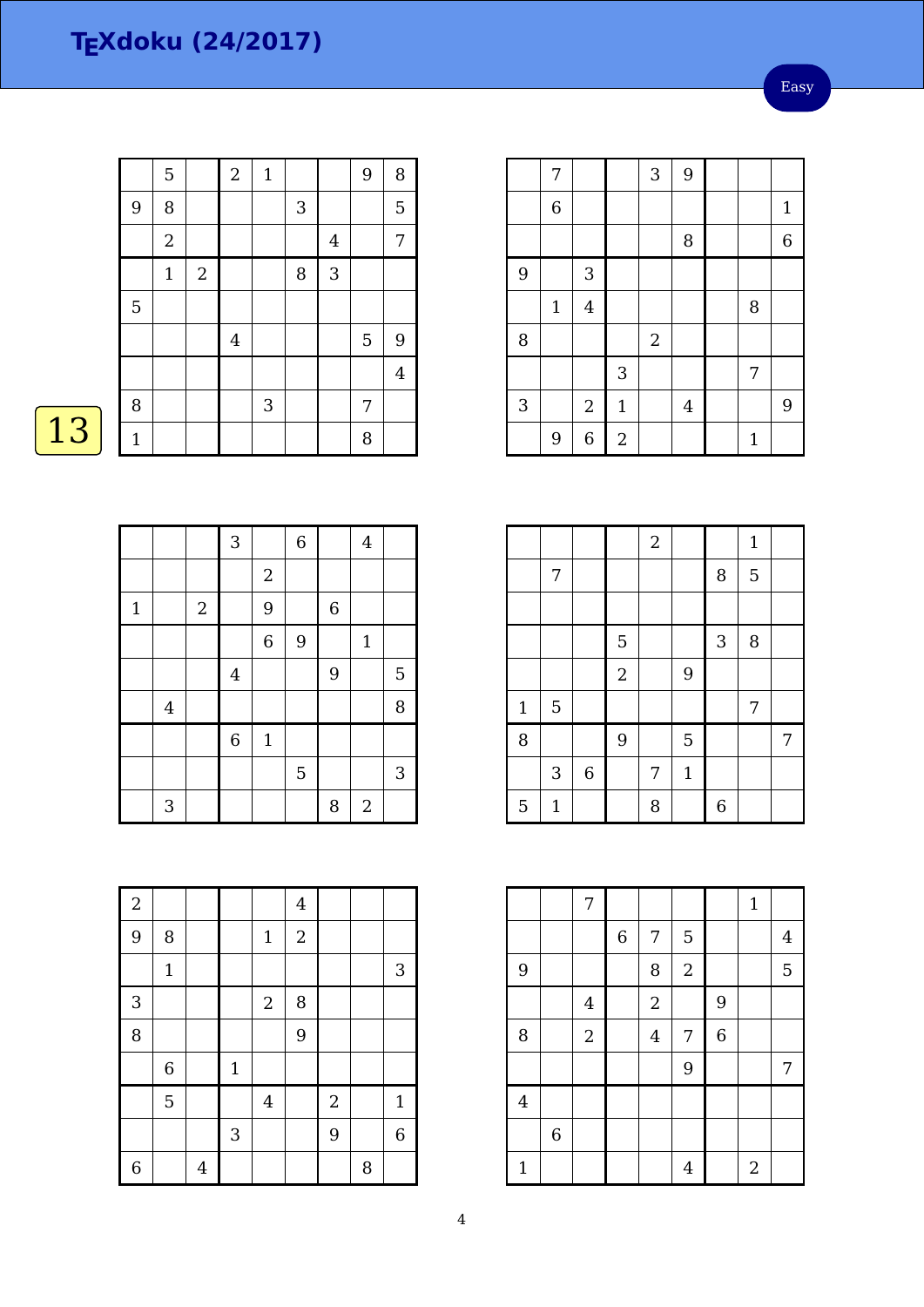Easy

|    |                |                |                |            |             | 5 | 8 | 9              |   |
|----|----------------|----------------|----------------|------------|-------------|---|---|----------------|---|
|    | $\overline{5}$ |                |                |            | $\,$ 6 $\,$ |   | 3 |                |   |
|    |                | 7              | $\overline{4}$ |            |             | 9 | 5 | $\overline{2}$ |   |
|    |                |                |                |            | 3           |   |   |                |   |
|    |                | $\overline{2}$ |                | 9          | 8           |   |   |                |   |
|    |                |                | 7              | $\sqrt{2}$ |             |   |   |                |   |
|    | 9              |                | 8              |            |             |   |   | 5              |   |
|    |                |                |                |            | 5           |   |   |                | 8 |
| 19 | 7              |                | 3              |            |             |   |   | $\overline{4}$ |   |
|    |                |                |                |            |             |   |   |                |   |

|                | $\overline{4}$   |         |            |   |              |             |                  |             |
|----------------|------------------|---------|------------|---|--------------|-------------|------------------|-------------|
|                |                  | 8       |            |   |              | 3           |                  |             |
| $\,$ 6 $\,$    | $\boldsymbol{2}$ |         | 8          | 9 |              |             |                  |             |
|                | 5                |         |            |   |              |             |                  |             |
| 3              |                  |         |            |   | 8            | $\mathbf 1$ | $\boldsymbol{6}$ |             |
| 9              |                  |         | $\sqrt{2}$ |   | 3            |             |                  | $\mathbf 5$ |
|                |                  | $\bf 4$ | 5          |   | $\mathbf{1}$ |             |                  |             |
| $\overline{2}$ |                  |         |            | 3 |              |             |                  |             |
|                | 9                |         | 6          |   |              |             |                  |             |

|             |                | $\sqrt{2}$  |   |   | 7           |                | 9 |                |
|-------------|----------------|-------------|---|---|-------------|----------------|---|----------------|
| $\mathbf 1$ |                | 7           | 8 | 5 |             |                |   | $\overline{2}$ |
|             |                | 5           |   | 3 | $\,$ 6 $\,$ | 8              |   |                |
|             | $\overline{2}$ |             |   | 9 |             | 5              |   | 8              |
|             |                |             |   |   |             |                |   |                |
|             |                |             | 5 |   |             | $\mathbf{1}$   |   | 3              |
|             |                |             | 9 |   | 8           | $\overline{2}$ |   |                |
|             | 3              | $\mathbf 1$ |   |   |             |                |   |                |
|             |                |             | 7 |   |             |                |   |                |

|                |   |         |   |                | $\overline{4}$ | 5 |                  |   |
|----------------|---|---------|---|----------------|----------------|---|------------------|---|
| $\bf 4$        | 7 |         |   | 8              | 5              |   | $\boldsymbol{2}$ |   |
|                |   | $\,6\,$ |   | 3              |                |   | $\overline{7}$   |   |
|                | 3 |         | 5 | $\overline{6}$ |                |   |                  |   |
|                |   |         |   |                |                |   | 8                |   |
|                |   |         |   |                |                |   |                  | 9 |
|                |   | 9       |   |                |                |   |                  | 3 |
|                | 8 | 7       |   | $\overline{4}$ | 3              |   |                  |   |
| $\overline{6}$ |   |         |   |                |                | 8 |                  |   |

| 3              | 8 |                |             |   |   |              |                  |
|----------------|---|----------------|-------------|---|---|--------------|------------------|
|                |   |                | $\sqrt{2}$  |   |   | $\mathbf{3}$ |                  |
|                |   |                |             |   |   |              |                  |
|                | 5 | 8              | $\sqrt{3}$  |   |   |              | $\boldsymbol{2}$ |
| $\overline{6}$ |   |                |             |   | 7 |              | $\overline{5}$   |
|                |   | $\overline{2}$ | 8           | 9 |   |              |                  |
|                |   | 9              |             | 3 |   |              |                  |
| $\sqrt{2}$     |   |                | $\mathbf 1$ |   |   |              | $\,6\,$          |
| $\mathbf{1}$   |   |                |             | 6 |   | 9            | 7                |

|             | $\overline{5}$ |                  |   | 8 | $\mathbf{1}$     |            |                |                |
|-------------|----------------|------------------|---|---|------------------|------------|----------------|----------------|
| 7           |                | $\boldsymbol{9}$ |   |   |                  | 5          |                | 8              |
| 3           | $\mathbf{1}$   |                  |   | 9 |                  |            |                |                |
|             |                |                  |   |   |                  | 9          |                |                |
| $\mathbf 1$ | $\,$ 6 $\,$    |                  |   | 3 |                  |            | 5              |                |
|             |                |                  |   |   |                  | $\sqrt{2}$ | $\overline{6}$ | 3              |
|             |                | $\sqrt{2}$       |   |   |                  |            |                | $\overline{6}$ |
|             |                |                  |   | 5 | $\boldsymbol{2}$ | 7          | 3              |                |
|             |                |                  | 3 |   |                  |            |                |                |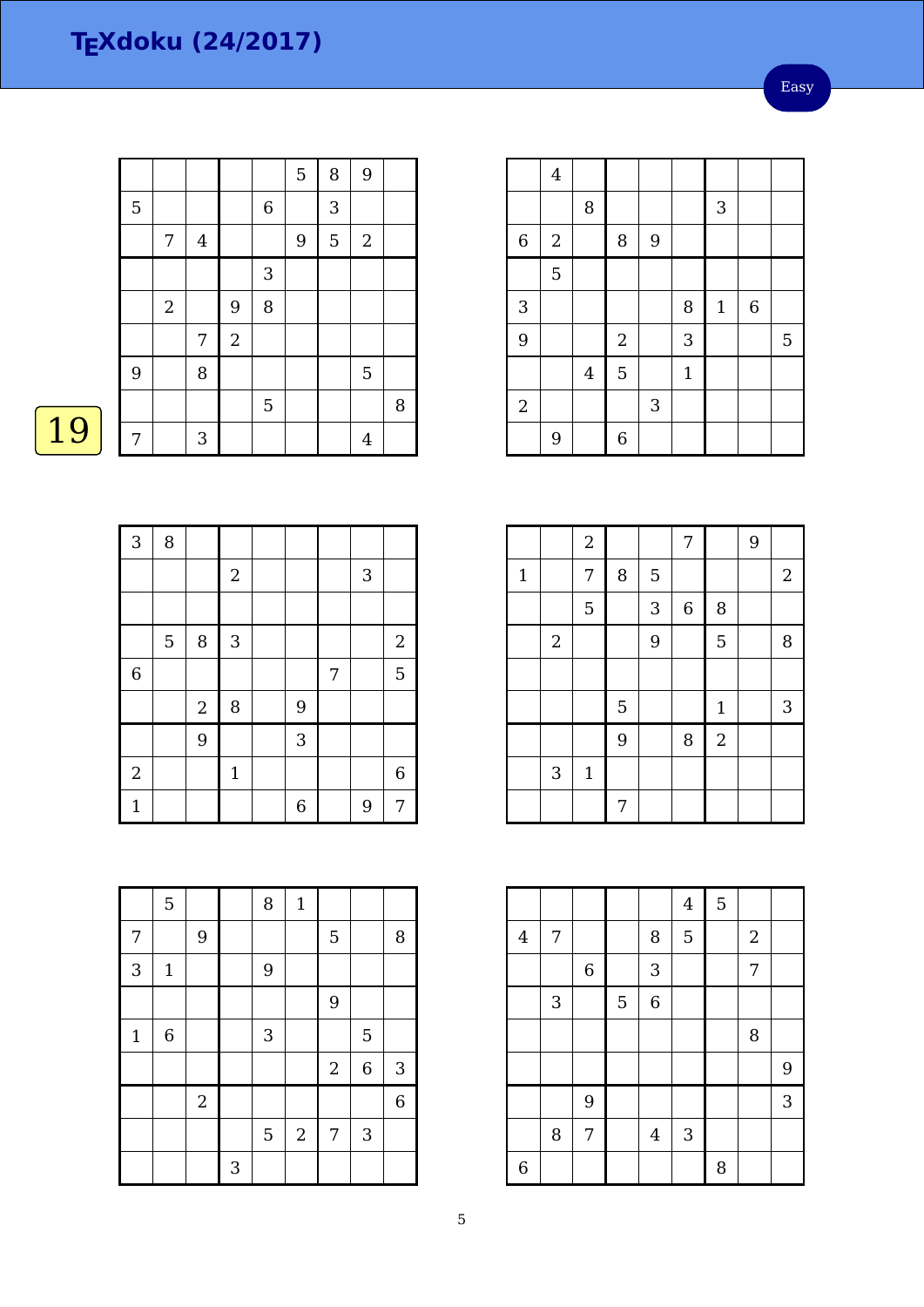|    | $\mathbf 1$    |                |                  |                           |                  |                |             | 7              |
|----|----------------|----------------|------------------|---------------------------|------------------|----------------|-------------|----------------|
|    | 9              | $\overline{4}$ |                  | $\boldsymbol{2}$          | 7                |                |             |                |
|    |                |                | $\boldsymbol{2}$ |                           | $\mathbf{3}$     | $\overline{6}$ |             | $\overline{4}$ |
|    |                |                |                  |                           |                  | 9              |             | $\overline{5}$ |
|    | $\overline{4}$ |                | 9                |                           | 5                |                |             |                |
|    |                |                |                  | $\ensuremath{\mathsf{3}}$ | $\,$ 6 $\,$      |                |             |                |
|    |                |                |                  |                           |                  | $\mathbf{1}$   |             |                |
|    |                | $\,6\,$        |                  | 7                         | $\boldsymbol{2}$ |                |             |                |
| 25 | 7              |                | 5                |                           |                  |                | $\mathbf 1$ | $\,$ 6 $\,$    |

| <b>Service Service</b> |  |
|------------------------|--|
|                        |  |

|                |                | $\overline{5}$ |                |              |                |   | 8          |                  |
|----------------|----------------|----------------|----------------|--------------|----------------|---|------------|------------------|
| 9              |                |                |                |              | $\overline{6}$ |   |            |                  |
|                |                |                | 5              | 8            |                |   | $\sqrt{3}$ | $\boldsymbol{9}$ |
|                |                |                | $\overline{4}$ |              | $\mathbf 1$    | 8 |            |                  |
| $\overline{6}$ |                |                |                | 5            |                |   |            |                  |
|                | 9              |                | 7              |              |                |   |            | 3                |
|                | $\overline{6}$ |                |                |              |                |   |            | 7                |
| $\mathbf{1}$   |                |                |                | 3            | 8              | 5 |            | $\overline{6}$   |
|                |                | 3              |                | $\mathbf{1}$ |                |   |            |                  |

|   |              |                |                |                  | 9              |                | 6 | 3          |
|---|--------------|----------------|----------------|------------------|----------------|----------------|---|------------|
|   |              | 7              | 5              |                  | $\overline{4}$ | $\sqrt{2}$     |   | 9          |
|   |              |                | 7              |                  | $\overline{6}$ |                |   |            |
| 9 |              |                |                |                  |                | $\overline{4}$ |   |            |
|   |              |                |                |                  |                |                |   | 7          |
|   |              | $\,$ 6 $\,$    |                |                  |                |                |   |            |
|   | 9            |                | $\overline{4}$ |                  |                | 5              |   | $\sqrt{2}$ |
| 5 |              | $\overline{4}$ |                | 7                |                | $\,$ 6 $\,$    |   |            |
|   | $\mathbf{1}$ |                |                | $\boldsymbol{2}$ |                | 9              |   |            |

| $\overline{3}$ |              | $\mathbf 1$ |                  | $\,$ 6 $\,$ |              |                  | $\overline{4}$ |                |
|----------------|--------------|-------------|------------------|-------------|--------------|------------------|----------------|----------------|
|                |              | $\bf 4$     |                  |             |              | $\boldsymbol{2}$ |                |                |
|                |              |             |                  | 8           | $\sqrt{2}$   | 3                |                | $\mathbf{1}$   |
| $\overline{4}$ | $\sqrt{3}$   | $\,$ 6 $\,$ | 5                |             |              |                  |                |                |
|                | 7            |             |                  |             |              |                  |                |                |
|                |              | $\sqrt{2}$  | $\boldsymbol{6}$ | $\mathbf 1$ |              |                  |                |                |
|                |              | 5           |                  |             |              |                  |                | $\overline{2}$ |
| $\,$ 6 $\,$    | $\mathbf{1}$ | 8           |                  | 7           |              | $\overline{4}$   |                |                |
|                |              |             |                  |             | $\mathbf{1}$ |                  |                |                |

|   |                         | $\overline{7}$ |            |                |              |                  | 9          |                  |
|---|-------------------------|----------------|------------|----------------|--------------|------------------|------------|------------------|
|   | $\overline{\mathbf{4}}$ |                |            |                |              | $\boldsymbol{2}$ |            | $\boldsymbol{6}$ |
|   | $\mathbf 1$             |                |            | $\sqrt{2}$     |              |                  |            |                  |
|   | 3                       |                |            | $\overline{6}$ |              | 8                |            |                  |
|   |                         |                |            |                |              |                  | $\sqrt{3}$ | $\overline{4}$   |
|   |                         |                |            | $1\,$          | 8            |                  | 7          | $\sqrt{2}$       |
|   | 9                       |                |            |                |              | $\overline{4}$   |            | $\mathbf{1}$     |
|   |                         |                | $\sqrt{2}$ | 9              |              |                  |            |                  |
| 8 |                         | 3              |            | 7              | $\mathbf{1}$ |                  |            |                  |

|            | $\overline{6}$ | $\overline{5}$ |                  |                |                |                | 3              |   |
|------------|----------------|----------------|------------------|----------------|----------------|----------------|----------------|---|
| $\sqrt{2}$ |                |                |                  |                |                |                | $\overline{4}$ | 5 |
|            | $\overline{4}$ | 3              |                  |                | 7              | $\sqrt{2}$     |                |   |
|            |                |                | $\boldsymbol{6}$ | 9              | $\overline{4}$ | $\overline{7}$ |                |   |
|            |                |                | $\boldsymbol{2}$ |                |                |                |                |   |
|            |                | $\sqrt{2}$     |                  | $\mathbf 1$    | 5              | 3              |                |   |
|            |                |                |                  | $\overline{6}$ |                |                |                |   |
|            |                | 7              | $\mathbf 1$      |                | 3              |                |                |   |
| 3          |                |                |                  |                |                |                |                | 9 |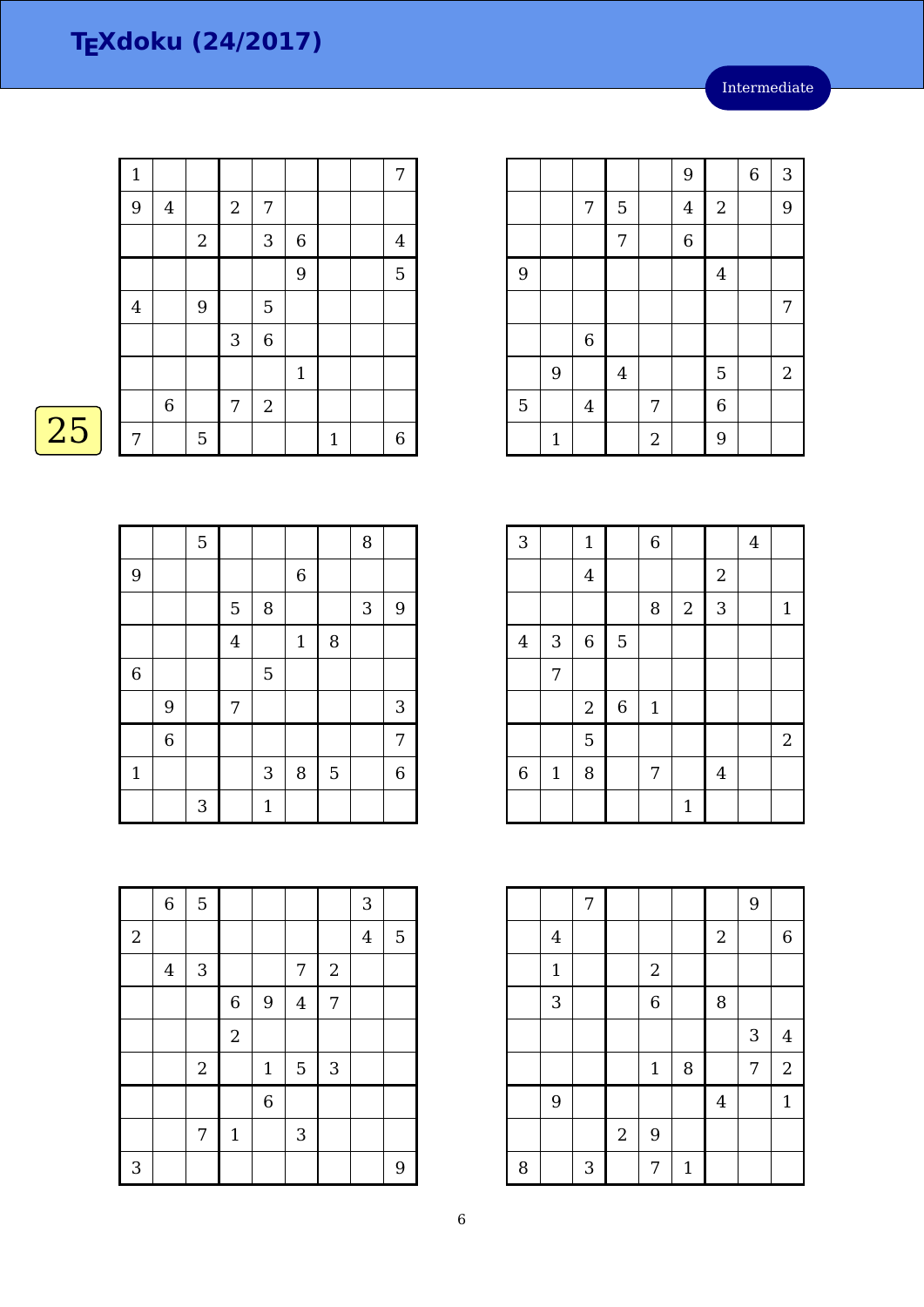Intermediate

|              | $\bf 4$ |             | 9              |   | 8            |                  |             | $\mathbf{1}$ |
|--------------|---------|-------------|----------------|---|--------------|------------------|-------------|--------------|
| $\mathbf{3}$ |         |             | $\overline{7}$ |   |              | $\boldsymbol{6}$ | 9           |              |
|              |         |             | $\mathbf 1$    |   |              | 3                |             |              |
|              |         |             | $\overline{4}$ |   |              | 7                |             | $\mathbf 5$  |
|              | 7       |             |                |   |              | $\mathbf{1}$     | 3           |              |
|              |         |             |                | 5 |              |                  |             | $\, 8$       |
| 7            |         | $\,$ 6 $\,$ |                | 9 | $\mathbf{1}$ |                  |             |              |
| 5            |         |             |                |   |              |                  | $\,$ 6 $\,$ |              |
|              |         |             |                |   |              |                  |             |              |

|            | $\,$ 6 $\,$      |              | 5           |             | $\sqrt{2}$ |                | $\sqrt{3}$ |   |
|------------|------------------|--------------|-------------|-------------|------------|----------------|------------|---|
|            |                  |              |             | 8           |            |                |            |   |
| $\sqrt{2}$ |                  | 7            | 9           | 6           |            |                |            |   |
|            | 3                |              |             |             |            | $\overline{2}$ |            |   |
|            |                  |              |             | $\mathbf 1$ | 8          |                |            | 9 |
|            | $\boldsymbol{2}$ | $\mathbf{1}$ |             |             |            |                |            |   |
| 3          | $\mathbf 1$      |              |             |             |            |                |            |   |
| 7          |                  | 9            | $\mathbf 1$ |             |            |                |            |   |
|            |                  |              |             |             | 9          | $\overline{6}$ | 5          |   |

| 8                       |             |              |   | $\overline{5}$ |             | $\overline{4}$ |   |
|-------------------------|-------------|--------------|---|----------------|-------------|----------------|---|
| 3                       | $\mathbf 1$ |              |   |                |             |                |   |
|                         |             |              | 9 | $\,$ 6 $\,$    |             | 8              | 7 |
|                         |             |              | 3 | 9              |             |                |   |
| $\overline{\mathbf{4}}$ |             | 8            |   |                |             |                |   |
|                         |             |              |   |                | 9           |                |   |
| 5                       | $\bf 4$     | 9            |   | 7              |             |                | 3 |
|                         |             |              |   | $\bf 4$        | $\,$ 6 $\,$ |                | 8 |
|                         | 8           | $\mathbf{1}$ |   |                |             |                |   |

|   | 7              | 8 |                |             | 5 | 3              |                  | $\mathbf{1}$ |
|---|----------------|---|----------------|-------------|---|----------------|------------------|--------------|
|   |                |   |                |             |   |                |                  |              |
|   | $\mathbf 5$    |   | $\overline{4}$ | $\,$ 6 $\,$ |   |                |                  |              |
|   |                |   |                |             | 8 |                |                  |              |
|   |                |   | 9              |             |   |                | $\boldsymbol{6}$ |              |
| 9 |                |   |                |             | 3 |                |                  |              |
|   | $\overline{4}$ |   |                |             |   | 8              |                  | 5            |
|   | $\mathbf{1}$   |   |                |             |   | $\overline{4}$ |                  |              |
|   |                | 7 |                | 5           |   |                | $\mathbf{1}$     | 3            |

|            | 7                         | 9           |   |                  | 8              |   | 5 |   |
|------------|---------------------------|-------------|---|------------------|----------------|---|---|---|
| $\sqrt{2}$ | $\overline{4}$            |             | 7 |                  |                |   |   |   |
|            |                           | 8           |   |                  |                |   |   |   |
| 7          | $\ensuremath{\mathsf{3}}$ |             |   | $\boldsymbol{6}$ |                |   |   |   |
|            | $\overline{6}$            | $\sqrt{2}$  |   | 7                | 9              |   |   | 8 |
|            |                           |             |   |                  |                | 5 |   |   |
|            | $\overline{5}$            |             |   | 3                | $\overline{6}$ |   |   |   |
| 8          |                           | $\,$ 6 $\,$ |   |                  | 5              |   | 3 |   |
|            |                           |             | 9 |                  |                |   |   |   |

|                |                |              |   |                  |   |              | $\mathbf{1}$ |                  |
|----------------|----------------|--------------|---|------------------|---|--------------|--------------|------------------|
|                | 8              |              |   |                  |   |              | 9            |                  |
|                | $\sqrt{2}$     |              |   | $\mathbf{3}$     | 9 |              |              |                  |
| $\overline{3}$ | $\overline{6}$ |              |   |                  |   | $\sqrt{2}$   |              |                  |
|                |                |              |   |                  |   |              |              | 3                |
| $\overline{a}$ | $\overline{9}$ | $\, 8$       |   | $\boldsymbol{6}$ |   |              | 5            |                  |
| $\overline{9}$ |                |              | 5 | $\sqrt{2}$       |   | $\mathbf{1}$ |              |                  |
|                |                | $\mathbf{1}$ | 8 |                  |   |              |              | $\boldsymbol{6}$ |
|                | 5              |              |   |                  | 4 |              |              |                  |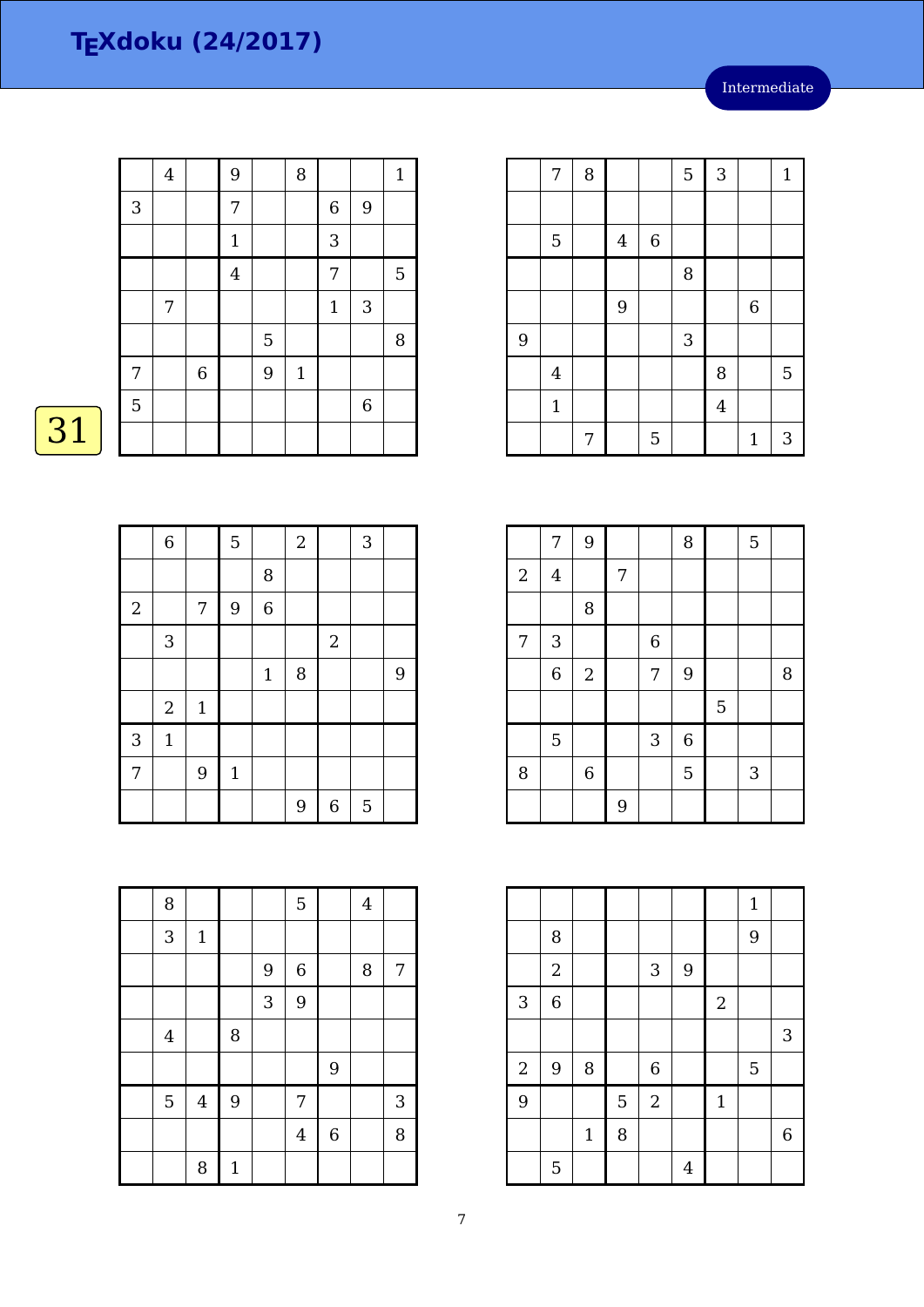|            |              | 9              | $\overline{6}$ | 3           |   | $\overline{\mathbf{4}}$ | $\overline{2}$ |                |
|------------|--------------|----------------|----------------|-------------|---|-------------------------|----------------|----------------|
|            | $\,$ 6 $\,$  | 8              |                | 9           |   | 7                       |                |                |
|            |              |                |                | $\mathbf 1$ |   | 3                       |                |                |
|            |              |                |                |             |   |                         | 8              | 9              |
| $\sqrt{2}$ | 8            |                |                |             |   | $1\,$                   |                |                |
|            |              |                |                |             |   |                         |                |                |
|            |              | $\overline{2}$ | 9              |             |   |                         |                | 7              |
| 7          | $\mathbf{1}$ |                | $\overline{2}$ |             |   |                         |                | $\overline{4}$ |
| 9          |              |                |                |             | 7 |                         | $\mathbf{1}$   |                |

 $\overline{37}$ 

| $\overline{6}$ | 9              |        |   |                |                |   |                |  |
|----------------|----------------|--------|---|----------------|----------------|---|----------------|--|
|                |                |        |   | $\overline{4}$ |                |   | 8              |  |
|                |                | $\, 8$ |   |                |                |   | 3              |  |
|                |                | 5      |   |                |                |   | $\overline{4}$ |  |
| $\overline{7}$ |                |        |   | 9              |                |   | $\sqrt{2}$     |  |
| 9              |                |        | 8 |                |                | 5 |                |  |
|                | $\overline{4}$ |        | 7 | $\sqrt{2}$     |                |   | $\,$ 6 $\,$    |  |
|                |                | 3      |   |                |                | 8 | $\overline{5}$ |  |
| $\mathbf 5$    | 7              |        |   |                | $\overline{6}$ |   |                |  |

|                |   | $\bf 4$     | 5 | $\sqrt{3}$  | $\overline{6}$ | 8              |   |   |
|----------------|---|-------------|---|-------------|----------------|----------------|---|---|
|                |   |             |   |             |                |                |   |   |
| $\overline{6}$ | 8 | $\mathbf 1$ |   | 7           |                |                |   |   |
|                | 9 |             |   |             |                |                | 3 |   |
|                |   |             |   |             |                | 5              |   |   |
|                | 5 | $\,6$       |   |             | $\overline{4}$ | 7              |   |   |
| $\mathbf{1}$   |   |             |   |             |                |                |   | 9 |
|                |   | 5           |   |             |                | $\overline{6}$ |   |   |
| 7              | 3 |             |   | $\mathbf 1$ |                |                | 5 |   |

|                |   | 5              |   |                |   |                | 9              |   |
|----------------|---|----------------|---|----------------|---|----------------|----------------|---|
| 8              |   |                |   |                |   |                |                | 7 |
|                |   |                | 9 |                |   | $\,$ 6 $\,$    | $\overline{4}$ |   |
|                |   |                |   |                |   |                |                |   |
| 7              |   |                |   | 8              | 9 |                |                |   |
| $\overline{6}$ | 3 | 8              |   | $\overline{4}$ |   |                |                |   |
|                |   |                |   | $\sqrt{2}$     |   |                | 5              |   |
|                |   | $\overline{2}$ |   | 9              | 8 | $\overline{4}$ | $\overline{6}$ |   |
| 3              | 7 |                | 5 |                |   |                |                |   |

|                |             |             |   | 7                |                  |                  |   |                  |
|----------------|-------------|-------------|---|------------------|------------------|------------------|---|------------------|
|                |             |             |   |                  |                  | $\boldsymbol{6}$ |   | 9                |
| 8              |             |             | 9 |                  |                  | $\overline{7}$   |   |                  |
| $\overline{2}$ |             |             | 7 | $\overline{4}$   | 8                | 9                |   | $\boldsymbol{6}$ |
|                |             |             |   |                  |                  |                  | 3 | 7                |
|                | $\,$ 6 $\,$ |             |   | $\sqrt{3}$       |                  | $\bf 4$          |   |                  |
|                |             | $\,$ 6 $\,$ |   |                  |                  |                  |   | 3                |
|                |             |             | 8 |                  | $\boldsymbol{2}$ |                  |   |                  |
|                |             | 9           |   | $\boldsymbol{6}$ |                  | 8                |   | 5                |

| 7              | $\overline{2}$ | $\,$ 6 $\,$ | 9     |            |   |   | 3              | 5            |
|----------------|----------------|-------------|-------|------------|---|---|----------------|--------------|
|                | 3              | $\mathbf 1$ |       | 8          |   |   | 9              | 7            |
|                |                |             |       |            |   |   |                |              |
| $\overline{6}$ | 7              |             |       |            | 9 |   | $\overline{2}$ | $\mathbf{1}$ |
|                |                |             |       |            |   |   |                | 9            |
|                |                | 8           | $1\,$ | $\sqrt{3}$ |   | 5 |                |              |
|                | $\mathbf{1}$   |             |       | 5          |   |   |                |              |
|                |                |             |       |            |   |   |                |              |
| 8              |                | 9           |       |            |   |   | 5              |              |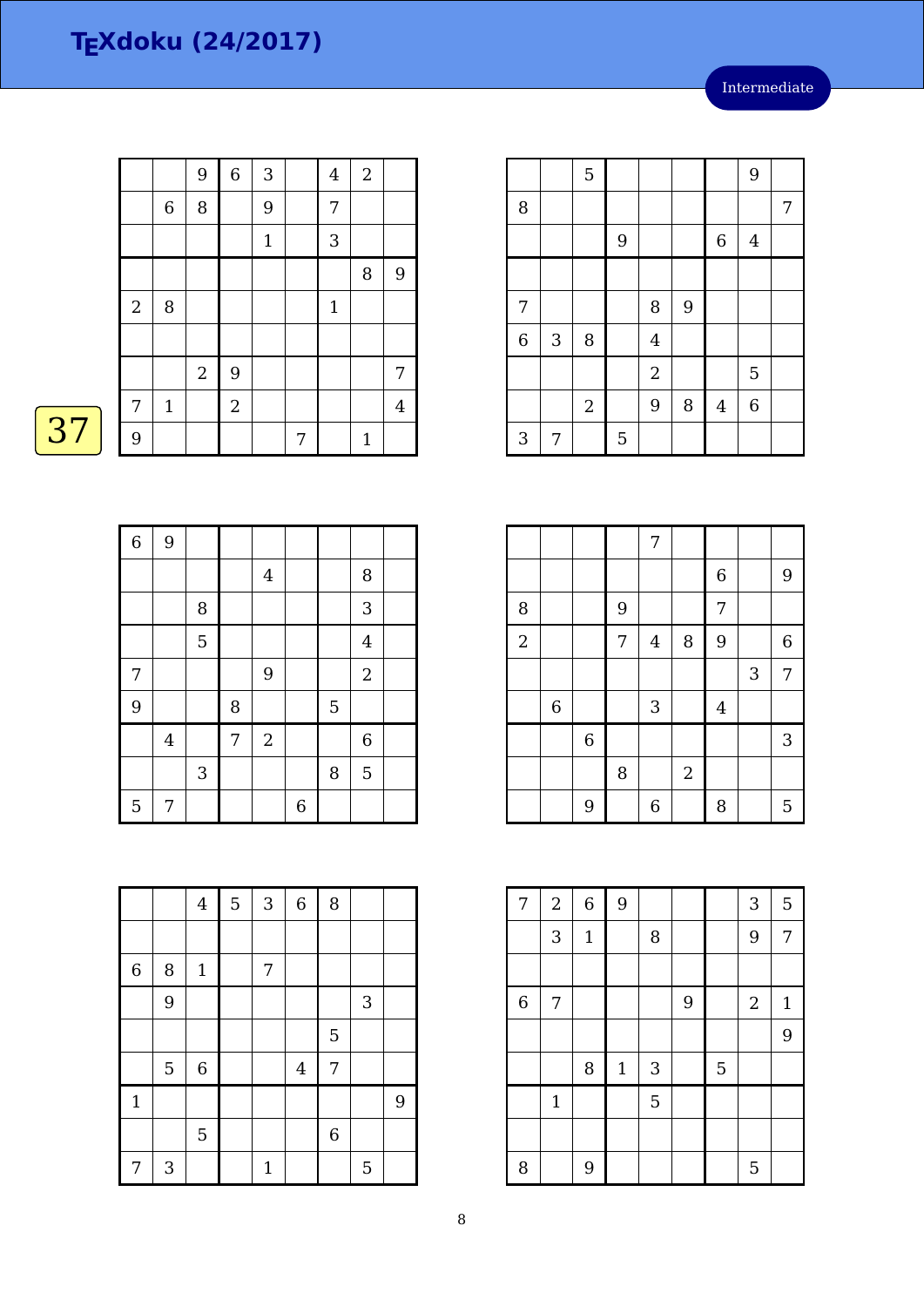|   |             |                |              | 3              |                |              |   |                  |
|---|-------------|----------------|--------------|----------------|----------------|--------------|---|------------------|
|   | 7           | $\mathbf{1}$   |              |                |                |              |   |                  |
|   | 9           | $\sqrt{3}$     | $\, 8$       |                |                |              |   | 5                |
|   |             |                |              |                |                | $\bf 4$      |   |                  |
| 9 |             | $\overline{4}$ |              | 7              |                |              |   |                  |
|   |             | 8              |              |                |                | $\mathbf{1}$ | 5 | $\boldsymbol{9}$ |
|   |             | $\overline{5}$ |              |                |                |              | 9 |                  |
|   | $\mathbf 1$ |                |              | $\overline{4}$ | $\overline{9}$ |              | 3 |                  |
|   |             |                | $\mathbf{1}$ |                |                | 5            | 6 |                  |

 $\overline{43}$ 

| $\overline{2}$ | 7 |   |   |                |             |              | 5            |
|----------------|---|---|---|----------------|-------------|--------------|--------------|
|                |   | 3 |   |                | $\,$ 6 $\,$ |              | $\mathbf{1}$ |
|                | 9 |   |   |                |             |              |              |
| $\overline{6}$ | 3 | 9 |   | 8              |             |              |              |
| 8              |   |   | 7 | $\overline{2}$ |             |              |              |
| 7              |   |   | 9 |                | 5           | $\mathbf{1}$ |              |
| 3              |   |   |   | 9              |             |              |              |
|                | 8 |   |   | $\mathbf{1}$   |             |              | $\sqrt{2}$   |
|                |   |   |   |                | 9           | 5            | 6            |

|                |              |              | $\sqrt{2}$  |         | 7              | 8                |                | $\overline{4}$   |
|----------------|--------------|--------------|-------------|---------|----------------|------------------|----------------|------------------|
|                |              | $\sqrt{2}$   | 5           |         |                |                  | $\,$ 6 $\,$    | 9                |
|                |              | $\mathbf{1}$ |             | $\bf 4$ |                |                  |                | 5                |
| $\overline{4}$ | $\sqrt{2}$   | 9            |             |         |                |                  |                |                  |
| 5              | $\mathbf{1}$ |              |             |         |                | $\boldsymbol{2}$ | $\overline{4}$ |                  |
|                |              | $\,6$        |             |         |                |                  |                |                  |
|                |              |              |             | 8       |                |                  |                |                  |
|                |              | 5            |             |         | $\overline{4}$ | $\,$ 6 $\,$      |                |                  |
| 8              |              |              | $\,$ 6 $\,$ | 7       |                |                  |                | $\boldsymbol{2}$ |

|                |                |             | $\overline{6}$ |            |              |                |                |                |
|----------------|----------------|-------------|----------------|------------|--------------|----------------|----------------|----------------|
|                |                |             |                |            |              |                | $\overline{2}$ |                |
| 8              | $\overline{4}$ |             |                | $\sqrt{2}$ | $\mathbf{1}$ |                |                |                |
|                | $\sqrt{2}$     |             | 5              | 9          |              |                |                | $\overline{4}$ |
| 5              |                |             |                |            |              |                |                | $\mathbf{1}$   |
| $\overline{4}$ | $9$            |             | 7              |            |              |                |                | 8              |
|                |                | $\,$ 6 $\,$ |                |            |              | 8              |                |                |
|                |                |             |                | 5          |              | $\overline{7}$ | $\overline{4}$ |                |
|                | 5              |             |                |            |              | 6              |                |                |

|                  |             | 3              | $\sqrt{2}$     |            |             |                  | 9 |             |
|------------------|-------------|----------------|----------------|------------|-------------|------------------|---|-------------|
| $\boldsymbol{6}$ | 7           | $\mathbf{1}$   |                | 8          |             |                  |   | 5           |
|                  |             |                | $\overline{6}$ |            |             |                  |   | 3           |
|                  |             |                | 9              | $\sqrt{2}$ |             |                  |   |             |
| $1\,$            | 3           | $\overline{5}$ |                |            |             | $\boldsymbol{2}$ |   |             |
| 7                |             |                |                | 3          | $\mathbf 1$ | 8                |   |             |
|                  |             | 8              |                |            |             |                  |   | $\mathbf 1$ |
|                  |             |                |                |            |             |                  |   |             |
| 9                | $\,$ 6 $\,$ |                |                |            |             |                  |   |             |

|   |                | 5          | 9              | 3                |              |         |                |              |
|---|----------------|------------|----------------|------------------|--------------|---------|----------------|--------------|
|   | $\,$ 6 $\,$    |            |                | 5                |              |         |                |              |
| 9 |                | $\sqrt{3}$ | $\mathbf 1$    | 7                | $\sqrt{2}$   | $\bf 4$ |                |              |
|   |                |            | $\overline{7}$ |                  |              |         |                | $\mathbf{1}$ |
|   | 7              |            |                |                  |              |         | 9              |              |
|   | $\mathbf{1}$   |            |                | $\overline{4}$   |              | 3       | 5              |              |
|   |                |            |                |                  |              |         | $\overline{2}$ |              |
|   | $\overline{4}$ |            |                | $\boldsymbol{2}$ | $\mathbf{1}$ |         |                |              |
|   |                |            |                |                  | 9            | 5       |                |              |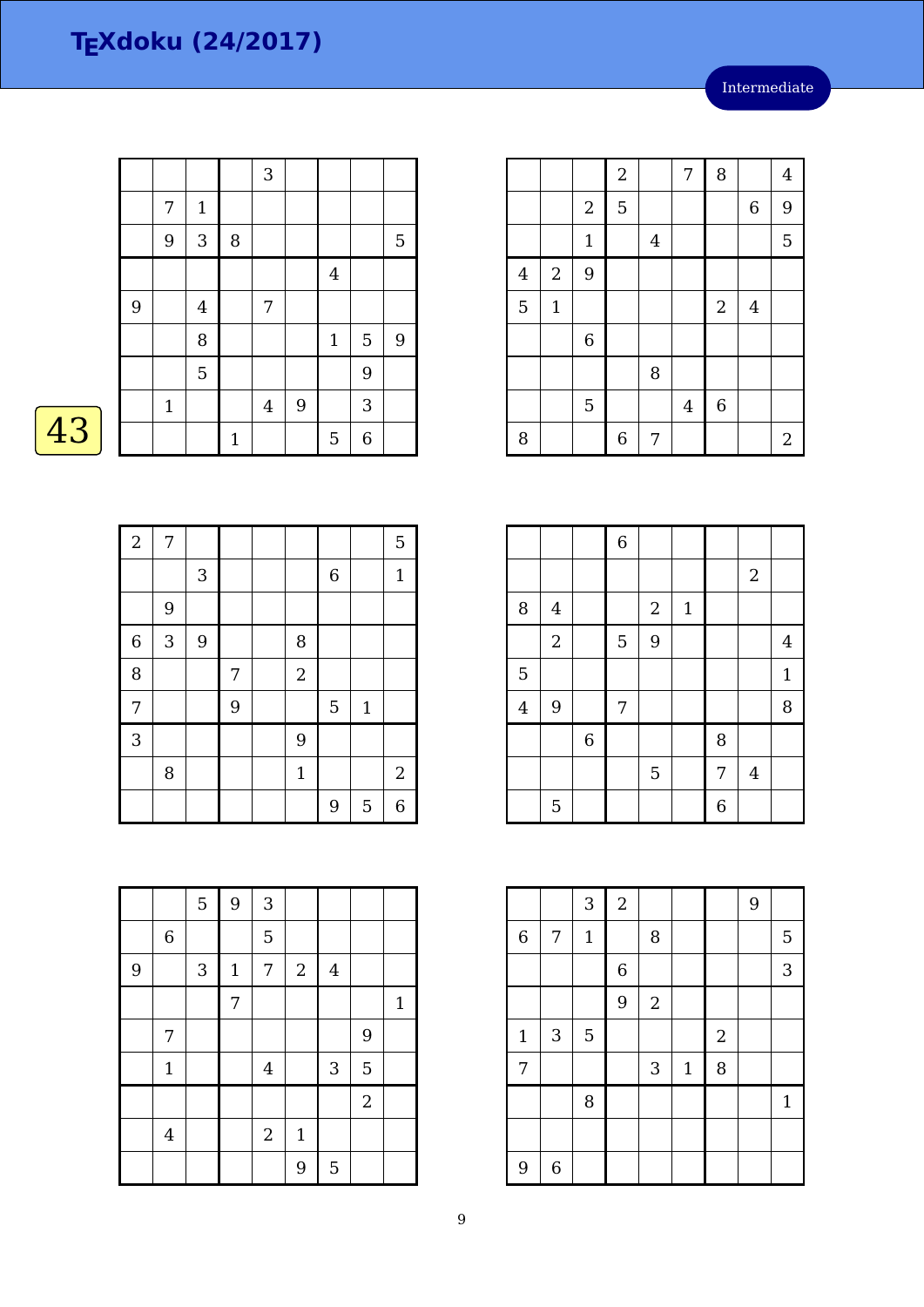Expert

| $\overline{2}$ |   | $\mathbf{1}$   | $\mathbf 5$ |   | 7          | $\overline{6}$ |                  |              |
|----------------|---|----------------|-------------|---|------------|----------------|------------------|--------------|
|                | 5 |                |             |   | 8          |                |                  |              |
|                | 7 | 8              | $\sqrt{2}$  |   |            |                | $\overline{4}$   |              |
|                |   |                |             | 5 |            | 8              |                  |              |
| $\overline{7}$ |   |                |             |   |            |                |                  |              |
| 5              |   |                | 3           |   |            |                |                  |              |
| $\overline{3}$ |   | $\overline{4}$ | $\,$ 6 $\,$ |   | $\sqrt{2}$ |                |                  | $\mathbf{1}$ |
|                |   |                |             |   |            | 3              | $\boldsymbol{2}$ |              |
|                |   |                | 8           |   | 3          |                |                  | 7            |
|                |   |                |             |   |            |                |                  |              |

|                |             |                |             |             | 8              | $\overline{4}$ |                  |  |
|----------------|-------------|----------------|-------------|-------------|----------------|----------------|------------------|--|
| 7              |             |                | $\mathbf 1$ | 9           | $\overline{4}$ |                | 5                |  |
|                |             |                |             |             |                | 3              | $\mathbf{1}$     |  |
| 8              |             | 7              |             | $\sqrt{2}$  |                | $\mathbf 1$    |                  |  |
|                |             | 9              | 5           |             |                |                |                  |  |
|                | $\mathbf 1$ | $\overline{4}$ |             |             |                |                |                  |  |
| $\overline{5}$ |             | 8              | 7           |             |                |                |                  |  |
|                |             | 3              | $\sqrt{2}$  |             |                |                |                  |  |
|                |             |                |             | $\mathbf 1$ | 5              |                | $\boldsymbol{2}$ |  |

|              |             |                  | 3 |         |            |                  | $\mathbf{1}$ | $\mathbf{2}$ |
|--------------|-------------|------------------|---|---------|------------|------------------|--------------|--------------|
|              |             |                  |   |         |            |                  | 9            |              |
| $\sqrt{2}$   |             |                  | 7 | 8       |            | $\sqrt{3}$       |              |              |
|              |             | $\boldsymbol{7}$ | 5 |         |            |                  |              |              |
| 5            | $\,$ 6 $\,$ |                  |   |         |            |                  |              |              |
| $\mathbf{1}$ |             |                  |   | $\,6\,$ |            |                  | 3            |              |
|              |             | 8                |   |         | 6          | 9                |              |              |
| $\mathbf{3}$ |             |                  |   |         | $\sqrt{2}$ | $\boldsymbol{6}$ |              | 5            |
|              |             |                  |   | 7       |            |                  | 8            | $\mathbf{1}$ |

|   |             |             | $\mathbf 1$    |                | 3            |             |                  |   |
|---|-------------|-------------|----------------|----------------|--------------|-------------|------------------|---|
|   | $\mathbf 1$ |             |                |                | 5            | $\,6\,$     | $\boldsymbol{2}$ |   |
|   |             | $\sqrt{2}$  |                | 7              |              |             | 9                |   |
|   | 8           |             | $\overline{2}$ | $\overline{6}$ |              |             |                  |   |
|   |             |             |                |                | 8            | $\sqrt{2}$  |                  |   |
| 7 |             |             |                |                | $\mathbf{1}$ |             |                  |   |
|   |             | $\,$ 6 $\,$ | 8              |                | $\sqrt{2}$   | $\mathbf 1$ |                  |   |
|   |             |             | 5              |                |              |             |                  | 9 |
|   |             |             |                | 3              | 6            | 7           |                  |   |

|                |            |                |            | 8 |                |                  |                | $\boldsymbol{6}$ |
|----------------|------------|----------------|------------|---|----------------|------------------|----------------|------------------|
|                |            |                |            |   | $\sqrt{2}$     |                  |                |                  |
| $\overline{6}$ |            |                | 5          |   |                | 9                | $\mathbf{1}$   | $\overline{4}$   |
|                |            | $\overline{4}$ |            |   | $\overline{6}$ |                  |                | 5                |
|                |            |                | $\sqrt{3}$ |   | 5              | $\boldsymbol{6}$ |                |                  |
|                |            |                | 9          |   |                |                  | $\overline{4}$ | $\mathbf{1}$     |
| $\overline{4}$ |            |                | 8          |   |                |                  |                |                  |
| 5              | $\sqrt{2}$ |                |            |   |                |                  | 3              | 9                |
|                |            |                |            | 3 | 9              |                  |                |                  |

| $\overline{6}$ |                |   | 5                       |   |                |   |         | 3              |
|----------------|----------------|---|-------------------------|---|----------------|---|---------|----------------|
|                |                |   | 8                       |   |                | 7 | $\bf 4$ |                |
|                |                |   |                         |   |                |   |         | $\overline{2}$ |
| $\overline{2}$ |                |   |                         |   | $\,$ 6 $\,$    |   | 3       |                |
|                |                |   | $\mathbf{3}$            |   | $\overline{2}$ | 8 |         | $\overline{4}$ |
|                | 7              |   | $\overline{\mathbf{4}}$ | 9 |                |   | 5       |                |
|                |                | 7 | 9                       |   |                |   |         |                |
|                | $\overline{6}$ |   |                         |   | 3              |   | 9       | 5              |
|                |                |   |                         |   | 5              |   |         |                |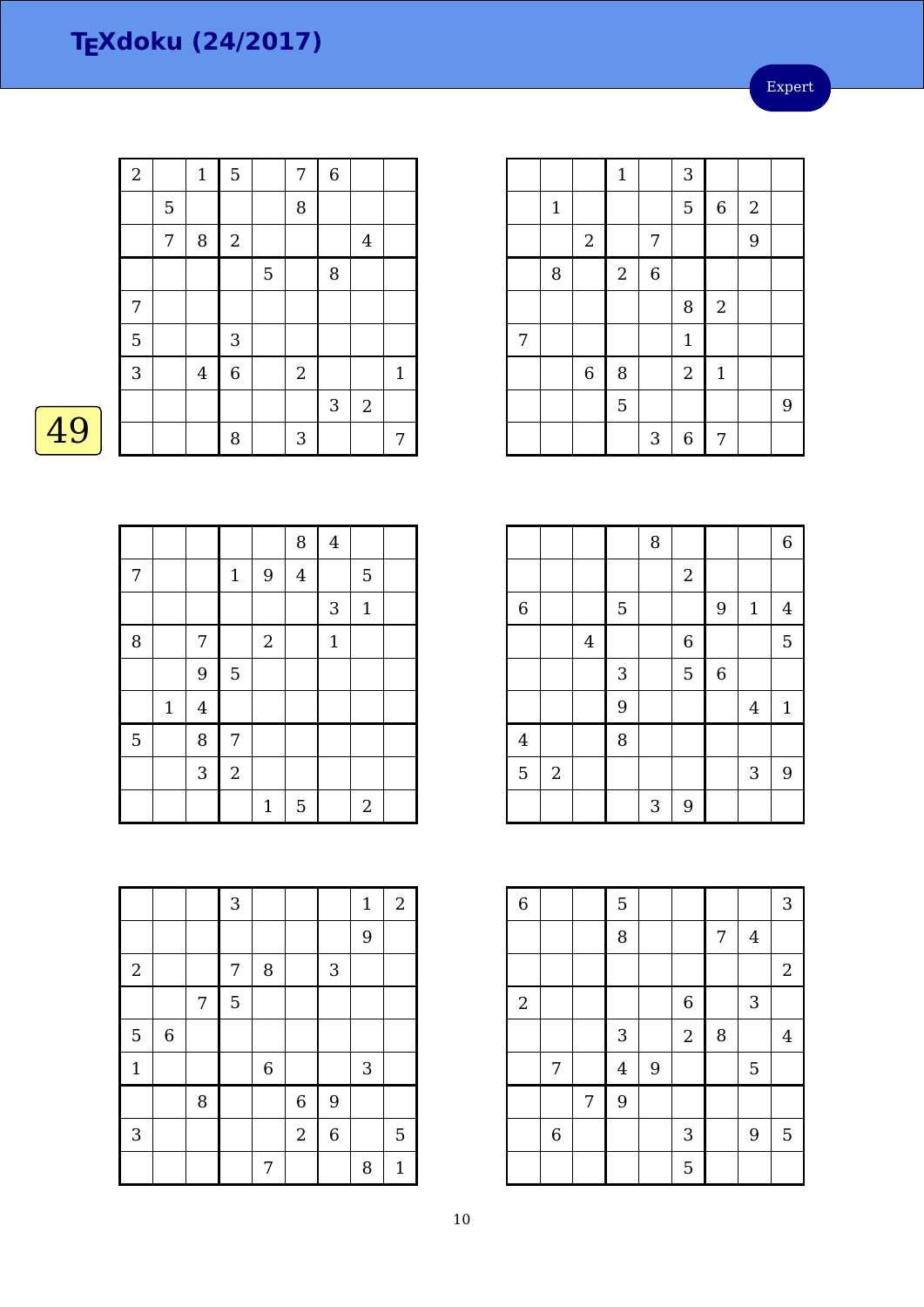Expert

|    |                  |              | $\overline{6}$ |                  |                |            |              |              |                |
|----|------------------|--------------|----------------|------------------|----------------|------------|--------------|--------------|----------------|
|    |                  | 5            | $\mathbf{1}$   |                  |                |            |              |              | $\overline{4}$ |
|    |                  | $\, 8$       |                | $\boldsymbol{2}$ | $\mathbf{1}$   |            | 5            |              |                |
|    |                  | 7            |                |                  | $\overline{4}$ | $\sqrt{3}$ |              | $\mathbf{1}$ | 8              |
|    |                  |              |                |                  |                |            | 4            | 5            |                |
|    | $\boldsymbol{2}$ | $\mathbf{1}$ |                |                  | 8              |            |              |              | 6              |
|    |                  |              |                |                  | $\overline{6}$ | 5          | $\mathbf{3}$ |              |                |
|    |                  |              |                | 3                | $\overline{2}$ | 7          |              |              |                |
| 55 |                  |              |                | 8                |                |            |              |              |                |
|    |                  |              |                |                  |                |            |              |              |                |

|                |                |   |                |   |                |                | 5 | $\,6\,$        |
|----------------|----------------|---|----------------|---|----------------|----------------|---|----------------|
|                | 5              |   |                |   | $\overline{4}$ |                |   | 8              |
|                | $\overline{4}$ |   |                | 3 |                | 9              |   |                |
|                | 9              | 5 | $\mathbf 1$    |   |                | $\overline{2}$ |   |                |
| $\mathbf 1$    |                |   | $\overline{6}$ |   |                |                |   |                |
| $\overline{4}$ |                |   | $\overline{2}$ |   | 8              | 7              | 9 |                |
|                | $\mathbf 1$    |   |                | 8 |                |                |   | $\overline{4}$ |
|                |                | 7 |                |   |                |                |   |                |
|                |                |   |                |   | 6              | 5              |   |                |

|                  |         | $\sqrt{2}$ | 5          | $\mathbf{3}$ |   |   |   | 7            |
|------------------|---------|------------|------------|--------------|---|---|---|--------------|
|                  | 9       |            |            |              |   | 5 |   |              |
|                  |         |            | $\sqrt{2}$ |              |   |   |   | 8            |
| $\overline{4}$   |         |            |            | 8            |   |   | 9 |              |
|                  |         |            |            | 7            |   |   |   |              |
| 8                |         | 5          |            |              | 9 |   |   | $\sqrt{2}$   |
|                  |         |            | 7          |              |   |   |   |              |
| $\boldsymbol{2}$ | $\bf 4$ | 9          |            |              |   |   | 8 |              |
| 5                | 3       |            |            |              |   |   |   | $\mathbf{1}$ |

| 7              | $\mathbf{1}$   | $\sqrt{2}$     |             |                  |              | $\overline{6}$ |   |              |
|----------------|----------------|----------------|-------------|------------------|--------------|----------------|---|--------------|
|                |                | 5              |             | $\boldsymbol{2}$ |              |                |   | 8            |
|                | $\,6\,$        |                |             |                  | 7            |                | 3 | 5            |
| $\overline{2}$ |                | 8              | $\,$ 6 $\,$ |                  | 5            |                |   |              |
|                | $\overline{4}$ |                |             | 3                |              |                |   |              |
|                |                |                |             |                  |              | 5              |   |              |
|                |                | $\overline{6}$ | 5           |                  |              |                |   | $\mathbf{1}$ |
|                |                |                |             |                  |              | 3              |   |              |
|                |                |                | $\sqrt{2}$  | 8                | $\mathbf{1}$ |                |   | 6            |

|   |                |   |                |                  |                |                | 9              |              |
|---|----------------|---|----------------|------------------|----------------|----------------|----------------|--------------|
|   |                |   |                |                  |                |                |                |              |
|   | 3              |   | 8              |                  | $\mathbf{1}$   |                | $\sqrt{2}$     |              |
| 7 | 8              |   |                | $\overline{4}$   | 3              |                | $\overline{6}$ |              |
| 3 |                | 9 |                |                  | 7              | $\overline{4}$ |                | $\mathbf{1}$ |
|   | $\overline{4}$ |   |                |                  | $\overline{c}$ | 8              |                |              |
|   | 7              |   |                |                  |                | $\overline{6}$ |                |              |
|   |                |   |                | $\boldsymbol{6}$ |                |                |                | 9            |
|   | 6              |   | $\overline{2}$ |                  | 8              | 3              |                | 4            |

| 7 |                |              |              | $\overline{9}$ | $\overline{6}$ |             | $\mathbf{1}$     |            |
|---|----------------|--------------|--------------|----------------|----------------|-------------|------------------|------------|
|   | $\sqrt{2}$     |              | $\mathbf{3}$ |                | 7              |             |                  |            |
|   |                |              |              |                |                | $\bf 4$     |                  |            |
|   | $\bf 4$        | $\mathbf{3}$ |              |                |                |             | $\boldsymbol{6}$ | $\sqrt{2}$ |
|   |                | $\mathbf{1}$ |              | 5              |                |             |                  |            |
|   | $\overline{5}$ |              | $\sqrt{2}$   |                | $\overline{4}$ | $1\,$       | 3                |            |
|   |                |              | 5            |                |                |             | $\overline{4}$   |            |
|   |                |              |              |                | $\mathbf{1}$   | $\,$ 6 $\,$ | 7                |            |
|   |                |              |              |                |                |             |                  |            |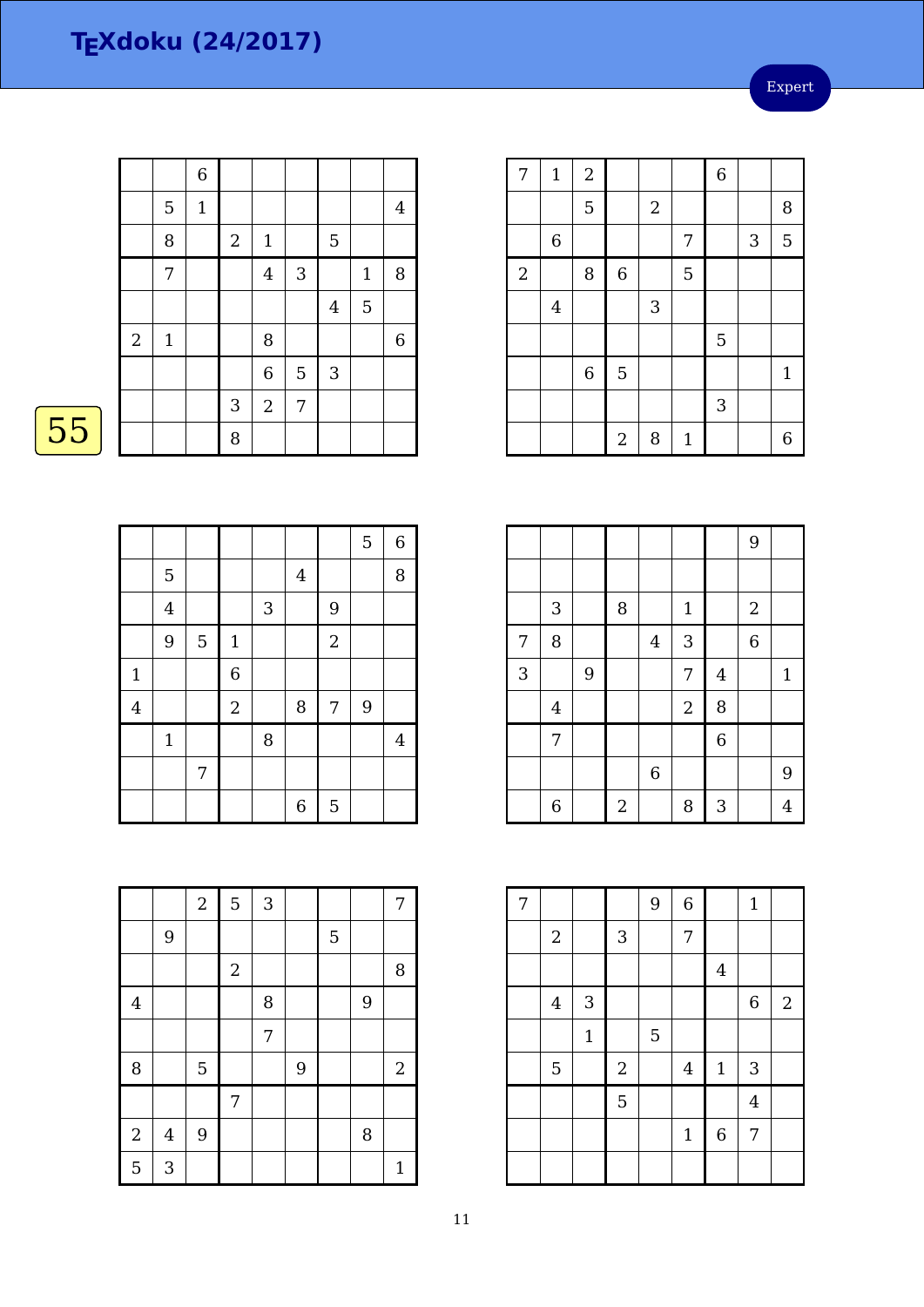| 7 | 3 | 4 | 5 | $\overline{\mathbf{c}}$ | 9              | 6 | 8              | 1 |
|---|---|---|---|-------------------------|----------------|---|----------------|---|
| 2 | 8 | 6 | 1 | 7                       | 4              | 5 | 3              | 9 |
| 5 | 9 | 1 | 8 | 3                       | 6              | 4 | $\overline{2}$ | 7 |
| 9 | 1 | 3 | 2 | 4                       | 8              | 7 | 5              | 6 |
| 8 | 5 | 2 | 7 | 6                       | 1              | 9 | 4              | 3 |
| 6 | 4 | 7 | 3 | 9                       | 5              | 8 | 1              | 2 |
| 3 | 2 | 9 | 4 | 5                       | 7              | 1 | 6              | 8 |
| 4 | 7 | 8 | 6 | 1                       | $\overline{2}$ | 3 | 9              | 5 |
|   | 6 | 5 | 9 | 8                       | 3              | 2 | 7              | 4 |

|                | 4 | 8 | 2 | 6 | 9 | 3              | 5 | 1 |
|----------------|---|---|---|---|---|----------------|---|---|
| 9              | 3 | 6 | 1 | 8 | 5 | 7              | 4 | 2 |
| 1              | 2 | 5 | 4 | 3 | 7 | 8              | 9 | 6 |
| 3              | 1 | 4 | 6 | 9 | 8 | 5              | 2 | 7 |
| 8              | 5 | 7 | 3 | 2 | 4 | 6              | 1 | 9 |
| $\overline{2}$ | 6 | 9 | 5 | 7 | 1 | 4              | 8 | 3 |
| 5              | 9 | 3 | 8 | 1 | 6 | $\overline{c}$ | 7 | 4 |
| 6              | 8 | 1 | 7 | 4 | 2 | 9              | З | 5 |
| 4              | 7 | 2 | 9 | 5 | 3 |                | 6 | 8 |

| 5 | 6 | 4 | 9 | 7              | 2              | 1 | 8 | 3 |
|---|---|---|---|----------------|----------------|---|---|---|
| 9 | 3 | 7 | 4 | 8              | 1              | 6 | 5 | 2 |
| 1 | 2 | 8 | 5 | 6              | З              | 9 | 4 | 7 |
| 3 | 8 | 9 | 6 | $\overline{c}$ | $\overline{4}$ | 7 | 1 | 5 |
| 7 | 4 | 1 | 8 | 3              | 5              | 2 | 6 | 9 |
| 2 | 5 | 6 | 7 | 1              | 9              | 4 | 3 | 8 |
| 6 | 7 | 2 | 3 | 4              | 8              | 5 | 9 | 1 |
| 8 | 1 | 5 | 2 | 9              | 6              | 3 | 7 | 4 |
| 4 | 9 | 3 | 1 | 5              | 7              | 8 | 2 | 6 |

| 2           | 5 | 4 | 8 | 1 | 6 | 9 | 7 | З |
|-------------|---|---|---|---|---|---|---|---|
| 6           |   | 8 | 3 | 4 | 9 | 2 | 5 | 1 |
| $\mathbf 1$ | 9 | 3 | 2 | 7 | 5 | 4 | 8 | 6 |
| 3           | 8 | 2 | 4 | 5 | 1 | 6 | 9 | 7 |
| 5           | 1 | 6 | 7 | 9 | 3 | 8 | 4 | 2 |
| 9           | 4 | 7 | 6 | 2 | 8 | 3 | 1 | 5 |
| 7           | 6 | 1 | 9 | 8 | 2 | 5 | 3 | 4 |
| 8           | 2 | 5 | 1 | 3 | 4 | 7 | 6 | 9 |
| 4           | З | 9 | 5 | 6 | 7 | 1 | 2 | 8 |

| 6 | 4 | З | 8 | 9 | 2 | 5 | 1 |   |
|---|---|---|---|---|---|---|---|---|
| 5 | 9 | 8 | 7 | 3 | 1 | 2 | 6 | 4 |
| 1 | 2 | 7 | 5 | 4 | 6 | 3 | 8 | 9 |
| 3 | 6 | 2 | 9 | 8 | 7 | 4 | 5 | 1 |
| 4 | 8 | 1 | 6 | 5 | 3 | 7 | 9 | 2 |
| 9 | 7 | 5 | 1 | 2 | 4 | 6 | 3 | 8 |
| 7 | 5 | 9 | 2 | 6 | 8 | 1 | 4 | 3 |
| 8 | 1 | 4 | 3 | 7 | 5 | 9 | 2 | 6 |
| 2 | З | 6 | 4 | 1 | 9 | 8 | 7 | 5 |

| 3 | $\overline{c}$ | 5 | 8              | 6 | 7 | 9 | 4 |
|---|----------------|---|----------------|---|---|---|---|
| 4 | 8              | 2 | 1              | 7 | 5 | 6 | 3 |
| 6 | 5              | 9 | 4              | 3 | 2 | 8 | 1 |
| 9 | 4              | 7 | 3              | 5 | 8 | 1 | 6 |
| 1 | 7              | 8 | $\overline{2}$ | 4 | 3 | 5 | 9 |
| 8 | 3              | 1 | 6              | 9 | 4 | 2 | 7 |
| 7 | 6              | 4 | 5              | 1 | 9 | 3 | 2 |
| 5 | 9              | 6 | 7              | 2 | 1 | 4 | 8 |
| 2 | 1              | 3 | 9              | 8 | 6 | 7 | 5 |
|   |                |   |                |   |   |   |   |

| З              | 6 | 9                       | 7              | 2 | 5 | 4           | 8 | 1 |
|----------------|---|-------------------------|----------------|---|---|-------------|---|---|
| 7              | 1 | $\overline{\mathbf{c}}$ | 8              | 6 | 4 | 9           | 5 | 3 |
| 5              | 8 | 4                       | 3              | 1 | 9 | 7           | 6 | 2 |
| 1              | 5 | 8                       | 9              | 3 | 7 | 6           | 2 | 4 |
| 9              | 4 | 7                       | $\overline{c}$ | 5 | 6 | $\mathbf 1$ | 3 | 8 |
| $\overline{2}$ | 3 | 6                       | $1\,$          | 4 | 8 | 5           | 7 | 9 |
| 4              | 7 | 1                       | 6              | 8 | 2 | З           | 9 | 5 |
| 8              | 9 | 5                       | 4              | 7 | 3 | 2           | 1 | 6 |
| 6              | 2 | 3                       | 5              | 9 | 1 | 8           | 4 | 7 |

| 7 | 3 | 8 | 1 | 9 | 5 | 6 | 2 | 4 |
|---|---|---|---|---|---|---|---|---|
| 5 | 2 | 6 | 3 | 4 | 8 | 1 | 7 | 9 |
| 4 | 9 | 1 | 6 | 7 | 2 | 8 | 3 | 5 |
| 6 | 1 | 2 | 9 | 5 | 3 | 4 | 8 | 7 |
| 8 | 7 | 9 | 2 | 6 | 4 | 5 | 1 | 3 |
| 3 | 5 | 4 | 8 | 1 | 7 | 9 | 6 | 2 |
| 9 | 8 | 5 | 7 | 3 | 1 | 2 | 4 | 6 |
| 1 | 6 | 3 | 4 | 2 | 9 | 7 | 5 | 8 |
| 2 | 4 | 7 | 5 | 8 | 6 | 3 | 9 | 1 |

| 4              | 9           | 8              | 1              | 5              | 2 | 7            | 6              | 3              |
|----------------|-------------|----------------|----------------|----------------|---|--------------|----------------|----------------|
| 1              | 7           | 6              | 3              | 4              | 9 | 2            | 5              | 8              |
| 3              | 5           | $\overline{c}$ | 6              | 8              | 7 | $\mathbf{1}$ | 4              | 9              |
| 8              | 1           | 4              | 7              | 6              | 5 | 9            | 3              | $\overline{2}$ |
| 5              | 2           | 7              | 4              | 9              | 3 | 6            | 8              | $\mathbf 1$    |
| 9              | $\,$ 6 $\,$ | 3              | $\overline{c}$ | 1              | 8 | 4            | 7              | 5              |
| 6              | 8           | 1              | 9              | 3              | 4 | 5            | $\overline{2}$ | 7              |
| 7              | 3           | 9              | 5              | $\overline{c}$ | 6 | 8            | 1              | 4              |
| $\overline{c}$ | 4           | 5              | 8              | 7              | 1 | 3            | 9              | 6              |

|   | 4 | 1 | 6 | 5 | 9 | 8 | 2 | З |
|---|---|---|---|---|---|---|---|---|
| 9 | 6 | 5 | 2 | 8 | З | 4 | 7 | 1 |
| 8 | З | 2 | 7 | 1 | 4 | 5 | 9 | 6 |
| 1 | 8 | 6 | 9 | 3 | 2 | 7 | 5 | 4 |
| 5 | 7 | 9 | 4 | 6 | 8 | 1 | 3 | 2 |
| 3 | 2 | 4 | 5 | 7 | 1 | 9 | 6 | 8 |
| 2 | 9 | 3 | 8 | 4 | 5 | 6 | 1 | 7 |
| 4 | 1 | 7 | 3 | 9 | 6 | 2 | 8 | 5 |
| 6 | 5 | 8 | 1 | 2 | 7 | 3 | 4 | 9 |

|   | 8 | 6 | 9 | 5 | З | 4 | 2 | 1 |
|---|---|---|---|---|---|---|---|---|
| З | 4 | 5 | 2 | 1 | 8 | 7 | 6 | 9 |
| 1 | 2 | 9 | 4 | 7 | 6 | 5 | 3 | 8 |
| 5 |   | З | 1 | 6 | 4 | 8 | 9 | 2 |
| 4 | 1 | 8 | З | 2 | 9 | 6 | 7 | 5 |
| 6 | 9 | 2 | 5 | 8 | 7 | 1 | 4 | 3 |
| 9 | 5 | 1 | 6 | 4 | 2 | 3 | 8 | 7 |
| 2 | 6 | 7 | 8 | 3 | 5 | 9 | 1 | 4 |
| 8 | З | 4 |   | 9 | 1 | 2 | 5 | 6 |

| 3              | 6 | 8 | 1              | 9 | 4 | 5              | 7 | 2 |
|----------------|---|---|----------------|---|---|----------------|---|---|
| $\overline{c}$ | 5 | 9 | 6              | 8 | 7 | 4              | 1 | 3 |
| 1              | 4 | 7 | 3              | 5 | 2 | 6              | 8 | 9 |
| 4              | 1 | 5 | 8              | 7 | 9 | $\overline{c}$ | 3 | 6 |
| 9              | 8 | 3 | $\overline{c}$ | 1 | 6 | 7              | 5 | 4 |
| 7              | 2 | 6 | 5              | 4 | 3 | 1              | 9 | 8 |
| 6              | 9 | 2 | 7              | 3 | 5 | 8              | 4 | 1 |
| 5              | 3 | 1 | 4              | 2 | 8 | 9              | 6 | 7 |
| 8              | 7 | 4 | 9              | 6 | 1 | 3              | 2 | 5 |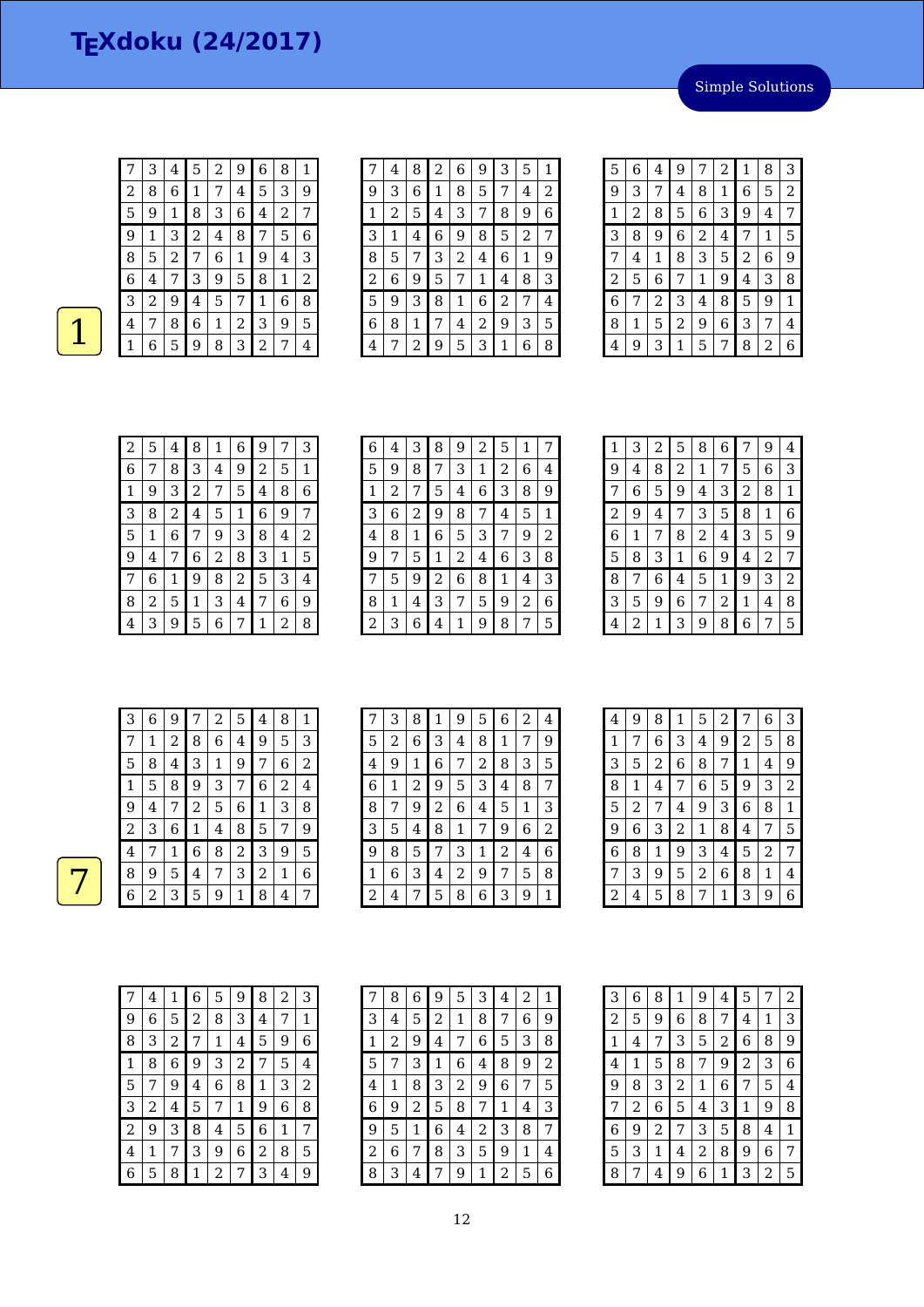Easy Solutions

| 4 | 5 | З | 2            | $\mathbf 1$ | 7 | 6              | 9 | 8 |
|---|---|---|--------------|-------------|---|----------------|---|---|
| 9 | 8 | 7 | 6            | 4           | 3 | $\overline{2}$ | 1 | 5 |
| 6 | 2 | 1 | 8            | 9           | 5 | 4              | 3 | 7 |
|   | 1 | 2 | 9            | 5           | 8 | 3              | 4 | 6 |
| 5 | 4 | 9 | 3            | 7           | 6 | 8              | 2 | 1 |
| З | 6 | 8 | 4            | 2           | 1 | 7              | 5 | 9 |
| 2 | 3 | 5 | 7            | 8           | 9 | 1              | 6 | 4 |
| 8 | 9 | 6 | $\mathbf{1}$ | 3           | 4 | 5              | 7 | 2 |
|   | 7 | 4 | 5            | 6           | 2 | 9              | 8 | З |

| $\overline{c}$ |   | 1 | 6           | 3 | 9 | 4 | 5              | 8 |
|----------------|---|---|-------------|---|---|---|----------------|---|
| 5              | 6 | 8 | 7           | 4 | 2 | 9 | 3              | 1 |
| 4              | 3 | 9 | 5           | 1 | 8 | 7 | $\overline{c}$ | 6 |
| 9              | 2 | 3 | 8           | 6 | 7 | 1 | 4              | 5 |
| 6              | 1 | 4 | 9           | 5 | 3 | 2 | 8              | 7 |
| 8              | 5 | 7 | 4           | 2 | 1 | 6 | 9              | 3 |
| 1              | 4 | 5 | 3           | 9 | 6 | 8 | 7              | 2 |
| 3              | 8 | 2 | $\mathbf 1$ | 7 | 4 | 5 | 6              | 9 |
|                | 9 | 6 | 2           | 8 | 5 | 3 | 1              | 4 |

| 7 | 9 | 8              | 3 | 5              | 6              | 2 | 4 | 1 |
|---|---|----------------|---|----------------|----------------|---|---|---|
| 4 | 6 | 3              | 7 | $\overline{c}$ | 1              | 5 | 8 | 9 |
| 1 | 5 | $\overline{c}$ | 8 | 9              | 4              | 6 | 3 | 7 |
| 3 | 8 | 7              | 5 | 6              | 9              | 4 | 1 | 2 |
| 2 | 1 | 6              | 4 | З              | 8              | 9 | 7 | 5 |
| 9 | 4 | 5              | 1 | 7              | $\overline{c}$ | 3 | 6 | 8 |
| 8 | 2 | 9              | 6 | 1              | 3              | 7 | 5 | 4 |
| 6 | 7 | 4              | 2 | 8              | 5              | 1 | 9 | З |
| 5 | 3 | 1              | 9 | 4              | 7              | 8 | 2 | 6 |

| 4 | 6 | 5 | 7 | 2 | 8 | 9 | 1 | З           |
|---|---|---|---|---|---|---|---|-------------|
| 3 |   | 1 | 6 | 9 | 4 | 8 | 5 | 2           |
| 2 | 9 | 8 | 1 | 5 | 3 | 7 | 4 | 6           |
| 6 | 2 | 9 | 5 | 4 | 7 | 3 | 8 | $\mathbf 1$ |
| 7 | 8 | З | 2 | 1 | 9 | 4 | 6 | 5           |
| 1 | 5 | 4 | 8 | 3 | 6 | 2 | 7 | 9           |
| 8 | 4 | 2 | 9 | 6 | 5 | 1 | 3 | 7           |
| 9 | 3 | 6 | 4 | 7 | 1 | 5 | 2 | 8           |
| 5 | 1 | 7 | 3 | 8 | 2 | 6 | 9 | 4           |

| 2              | 7 | 5 | 6 | 3 | 4 | 8              | 1 | 9 |
|----------------|---|---|---|---|---|----------------|---|---|
| 9              | 8 | З | 7 | 1 | 2 | 6              | 5 | 4 |
| $\overline{4}$ | 1 | 6 | 9 | 8 | 5 | 7              | 2 | 3 |
| 3              | 9 | 7 | 4 | 2 | 8 | 1              | 6 | 5 |
| 8              | 4 | 1 | 5 | 6 | 9 | 3              | 7 | 2 |
| 5              | 6 | 2 | 1 | 7 | 3 | 4              | 9 | 8 |
| 7              | 5 | 9 | 8 | 4 | 6 | $\overline{2}$ | 3 | 1 |
| 1              | 2 | 8 | 3 | 5 | 7 | 9              | 4 | 6 |
| 6              | 3 | 4 | 2 | 9 | 1 | 5              | 8 | 7 |

| 5 | 7 | 4 | 9              | 3 | 8 | 1 | 2            |
|---|---|---|----------------|---|---|---|--------------|
| 8 | 1 | 6 | 7              | 5 | 3 | 9 | 4            |
| 4 | 3 | 1 | 8              | 2 | 7 | 6 | 5            |
| 1 | 4 | 5 | $\overline{c}$ | 6 | 9 | 8 | 3            |
| 9 | 2 | 3 | 4              | 7 | 6 | 5 | $\mathbf{1}$ |
| 3 | 6 | 8 | 1              | 9 | 2 | 4 | 7            |
| 2 | 5 | 7 | 6              | 8 | 1 | 3 | 9            |
| 6 | 9 | 2 | 5              | 1 | 4 | 7 | 8            |
| 7 | 8 | 9 | 3              | 4 | 5 | 2 | 6            |
|   |   |   |                |   |   |   |              |

| 6 | З | 2 | 4 |   | 5 | 8              | 9            | 1 |
|---|---|---|---|---|---|----------------|--------------|---|
| 5 | 1 | 9 | 8 | 6 | 2 | З              | 7            | 4 |
| 8 | 7 | 4 | З | 1 | 9 | 5              | 2            | 6 |
| 4 | 8 | 6 | 5 | 3 | 7 | $\overline{2}$ | $\mathbf{1}$ | 9 |
| 1 | 2 | 5 | 9 | 8 | 6 | 4              | 3            | 7 |
| З | 9 | 7 | 2 | 4 | 1 | 6              | 8            | 5 |
| 9 | 6 | 8 | 1 | 2 | 4 | 7              | 5            | 3 |
| 2 | 4 | 1 | 7 | 5 | 3 | 9              | 6            | 8 |
|   | 5 | 3 | 6 | 9 | 8 | 1              | 4            | 2 |

| 7 | 4 | 9 | 3 | 1 | 2 | 6 | 5 | 8 |
|---|---|---|---|---|---|---|---|---|
| 5 | 1 | 8 | 7 | 4 | 6 | 3 | 9 | 2 |
| 6 | 2 | 3 | 8 | 9 | 5 | 4 | 1 | 7 |
| 4 | 5 | 6 | 1 | 7 | 9 | 8 | 2 | 3 |
| 3 |   | 2 | 4 | 5 | 8 | 1 | 6 | 9 |
| 9 | 8 | 1 | 2 | 6 | 3 | 7 | 4 | 5 |
| 8 | З | 4 | 5 | 2 | 1 | 9 | 7 | 6 |
| 2 | 6 | 7 | 9 | 3 | 4 | 5 | 8 | 1 |
|   | 9 | 5 | 6 | 8 | 7 | 2 | 3 | 4 |

| З              | 8 | 6              | 9 | 7              | 5              | 1              | 2 | 4 |
|----------------|---|----------------|---|----------------|----------------|----------------|---|---|
| 5              | 4 | 7              | 2 | 8              | 1              | 6              | 3 | 9 |
| 9              | 2 | 1              | 6 | 3              | 4              | 5              | 7 | 8 |
| 4              | 5 | 8              | 3 | $\overline{6}$ | 7              | 9              | 1 | 2 |
| 6              | 9 | 3              | 4 | 1              | $\overline{2}$ | 7              | 8 | 5 |
| 7              | 1 | $\overline{c}$ | 8 | 5              | 9              | 4              | 6 | 3 |
| 8              | 6 | 9              | 7 | 4              | 3              | $\overline{2}$ | 5 | 1 |
| $\overline{2}$ | 7 | 5              | 1 | 9              | 8              | 3              | 4 | 6 |
| 1              | 3 | 4              | 5 | 2              | 6              | 8              | 9 | 7 |

| 3 | 8 | 2 | 1 | 4           | 7 | 6 | 9 | 5 |
|---|---|---|---|-------------|---|---|---|---|
| 1 | 6 | 7 | 8 | 5           | 9 | 3 | 4 | 2 |
| 9 | 4 | 5 | 2 | 3           | 6 | 8 | 1 | 7 |
| 4 | 2 | 3 | 6 | 9           | 1 | 5 | 7 | 8 |
| 5 | 1 | 8 | 3 | 7           | 2 | 9 | 6 | 4 |
| 6 | 7 | 9 | 5 | 8           | 4 | 1 | 2 | 3 |
| 7 | 5 | 4 | 9 | $\mathbf 1$ | 8 | 2 | 3 | 6 |
| 2 | 3 | 1 | 4 | 6           | 5 | 7 | 8 | 9 |
| 8 | 9 | 6 | 7 | 2           | 3 | 4 | 5 | 1 |

| 2 | 5 | 6 | 4 | 8 | 1 | 3              | 9 | 7 |
|---|---|---|---|---|---|----------------|---|---|
| 7 | 4 | 9 | 6 | 2 | 3 | 5              | 1 | 8 |
| З | 1 | 8 | 7 | 9 | 5 | 6              | 4 | 2 |
| 8 | 2 | З | 5 | 4 | 6 | 9              | 7 | 1 |
| 1 | 6 | 7 | 2 | З | 9 | 8              | 5 | 4 |
| 4 | 9 | 5 | 8 | 1 | 7 | $\overline{c}$ | 6 | З |
| 5 | 3 | 2 | 9 | 7 | 4 | 1              | 8 | 6 |
| 6 | 8 | 4 | 1 | 5 | 2 | 7              | З | 9 |
| 9 |   | 1 | З | 6 | 8 | 4              | 2 | 5 |

| 3              | 2 | 8              | 6              | 7 | 4 | 5              | 9 | 1 |
|----------------|---|----------------|----------------|---|---|----------------|---|---|
| 4              | 7 | 1              | 9              | 8 | 5 | 3              | 2 | 6 |
| 9              | 5 | 6              | $\overline{c}$ | 3 | 1 | 4              | 7 | 8 |
| 8              | 3 | $\overline{c}$ | 5              | 6 | 9 | 1              | 4 | 7 |
| 1              | 9 | 4              | 3              | 2 | 7 | 6              | 8 | 5 |
| 7              | 6 | 5              | 4              | 1 | 8 | $\overline{c}$ | 3 | 9 |
| $\overline{c}$ | 4 | 9              | 8              | 5 | 6 | 7              | 1 | 3 |
| 5              | 8 | 7              | 1              | 4 | 3 | 9              | 6 | 2 |
| 6              | 1 | З              | 7              | 9 | 2 | 8              | 5 | 4 |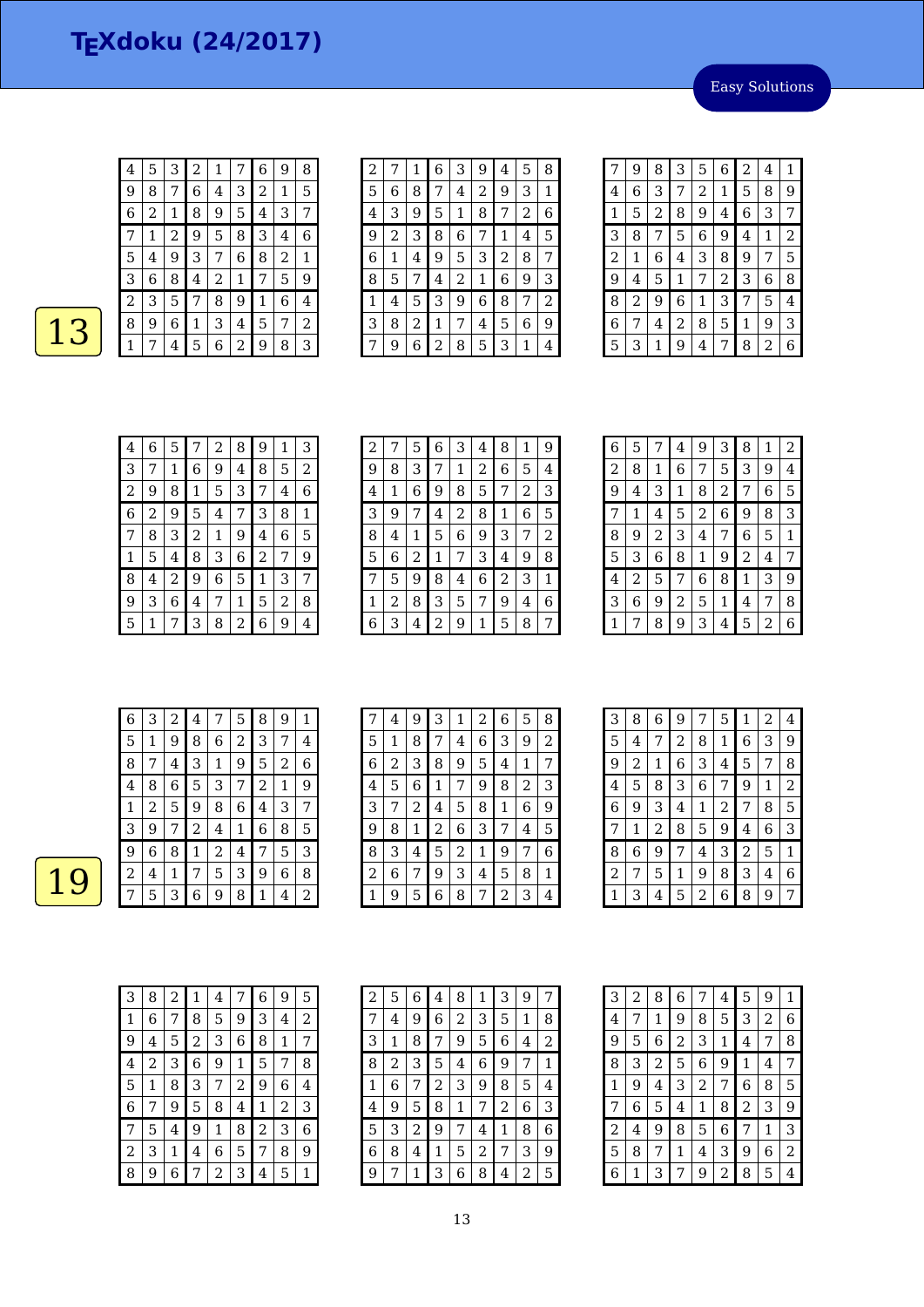Intermediate Solutions

 $\overline{31}$ 

| 1 | 3 | 8 | 5            | 9              | 4 | $\overline{c}$ | 6 | 7 |
|---|---|---|--------------|----------------|---|----------------|---|---|
| 9 | 4 | 6 | 2            | 7              | 8 | 3              | 5 | 1 |
| 5 | 7 | 2 | $\mathbf{1}$ | 3              | 6 | 8              | 9 | 4 |
| 6 | 2 | 3 | 4            | 1              | 9 | 7              | 8 | 5 |
| 4 | 1 | 9 | 8            | 5              | 7 | 6              | 3 | 2 |
| 8 | 5 | 7 | 3            | 6              | 2 | 4              | 1 | 9 |
| 2 | 9 | 4 | 6            | 8              | 1 | 5              | 7 | 3 |
| З | 6 | 1 | 7            | $\overline{c}$ | 5 | 9              | 4 | 8 |
| 7 | 8 | 5 | 9            | 4              | 3 | 1              | 2 | 6 |

| 1 | 4 | 5 | 2 | 8 | 9 |   | 6 | 3 |
|---|---|---|---|---|---|---|---|---|
| 8 | 6 |   | 5 | 3 | 4 | 2 | 1 | 9 |
| 2 | 3 | 9 | 7 | 1 | 6 | 8 | 4 | 5 |
| 9 | 8 | 1 | З | 5 | 7 | 4 | 2 | 6 |
| 3 | 5 | 2 | 6 | 4 | 8 | 1 | 9 | 7 |
| 4 | 7 | 6 | 1 | 9 | 2 | 3 | 5 | 8 |
| 7 | 9 | 8 | 4 | 6 | 1 | 5 | 3 | 2 |
| 5 | 2 | 4 | 9 | 7 | 3 | 6 | 8 | 1 |
| 6 | 1 | 3 | 8 | 2 | 5 | 9 | 7 | 4 |

| 3 | 2 | 5 | 1 | 7 | 9 | 6 | 8 | 4 |
|---|---|---|---|---|---|---|---|---|
| 9 | 8 | 4 | 3 | 2 | 6 | 1 | 7 | 5 |
| 7 | 1 | 6 | 5 | 8 | 4 | 2 | 3 | 9 |
| 5 | 3 | 7 | 4 | 9 | 1 | 8 | 6 | 2 |
| 6 | 4 | 2 | 8 | 5 | 3 | 7 | 9 | 1 |
| 8 | 9 | 1 | 7 | 6 | 2 | 4 | 5 | З |
| 2 | 6 | 8 | 9 | 4 | 5 | 3 | 1 | 7 |
| 1 | 7 | 9 | 2 | 3 | 8 | 5 | 4 | 6 |
| 4 | 5 | З | 6 | 1 | 7 | 9 | 2 | 8 |

| 3 | 2 | 1 | 7           | 6 | 9 | 5 | 4 | 8 |
|---|---|---|-------------|---|---|---|---|---|
| 8 | 6 | 4 | $\mathbf 1$ | 5 | 3 | 2 | 7 | 9 |
| 9 | 5 | 7 | 4           | 8 | 2 | 3 | 6 | 1 |
| 4 | З | 6 | 5           | 9 | 8 | 1 | 2 | 7 |
| 1 | 7 | 9 | 3           | 2 | 4 | 6 | 8 | 5 |
| 5 | 8 | 2 | 6           | 1 | 7 | 9 | 3 | 4 |
| 7 | 4 | 5 | 9           | 3 | 6 | 8 | 1 | 2 |
| 6 | 1 | 8 | 2           | 7 | 5 | 4 | 9 | 3 |
| 2 | 9 | 3 | 8           | 4 | 1 | 7 | 5 | 6 |

| 8 | 6 | 5 | 4 | 2 | 1 | 9 | 3 |   |
|---|---|---|---|---|---|---|---|---|
| 2 | 7 | 9 | 3 | 8 | 6 | 1 | 4 | 5 |
| 1 | 4 | З | 9 | 5 | 7 | 2 | 6 | 8 |
| 5 | З | 8 | 6 | 9 | 4 | 7 | 2 | 1 |
| 7 | 1 | 4 | 2 | 3 | 8 | 5 | 9 | 6 |
| 6 | 9 | 2 | 7 | 1 | 5 | 3 | 8 | 4 |
| 4 | 2 | 1 | 5 | 6 | 9 | 8 | 7 | 3 |
| 9 | 8 | 7 | 1 | 4 | З | 6 | 5 | 2 |
| З | 5 | 6 | 8 | 7 | 2 | 4 | 1 | 9 |

| 2            | 8 | 7 | $\mathbf 1$ | 4 | 6 | 5 | 9 | 3              |
|--------------|---|---|-------------|---|---|---|---|----------------|
| 5            | 4 | 9 | 8           | 3 | 7 | 2 | 1 | 6              |
| 3            | 1 | 6 | 5           | 2 | 9 | 7 | 4 | 8              |
| $\mathbf{1}$ | 3 | 2 | 7           | 6 | 4 | 8 | 5 | 9              |
| 6            | 7 | 8 | 9           | 5 | 2 | 1 | 3 | 4              |
| 9            | 5 | 4 | 3           | 1 | 8 | 6 | 7 | $\overline{2}$ |
| 7            | 9 | 5 | 6           | 8 | 3 | 4 | 2 | 1              |
| 4            | 6 | 1 | 2           | 9 | 5 | 3 | 8 | 7              |
| 8            | 2 | 3 | 4           | 7 | 1 | 9 | 6 | 5              |

| 6 | 4 | 2 | 9              | 3 | 8 | 5 |   | 1 |
|---|---|---|----------------|---|---|---|---|---|
| 3 | 1 | 8 | 7              | 4 | 5 | 6 | 9 | 2 |
| 9 | 5 | 7 | 1              | 6 | 2 | 3 | 8 | 4 |
| 8 | 6 | 9 | 4              | 1 | 3 | 7 | 2 | 5 |
| 4 | 7 | 5 | 8              | 2 | 9 | 1 | З | 6 |
| 1 | 2 | 3 | 6              | 5 | 7 | 9 | 4 | 8 |
|   | 8 | 6 | $\overline{2}$ | 9 | 1 | 4 | 5 | 3 |
| 5 | 9 | 1 | 3              | 8 | 4 | 2 | 6 | 7 |
| 2 | 3 | 4 | 5              | 7 | 6 | 8 | 1 | 9 |

| 6 |   | 8 | 2 | 9 | 5 | 3              | 4 | 1 |
|---|---|---|---|---|---|----------------|---|---|
| 4 | 2 | 9 | 3 | 8 | 1 | 7              | 5 | 6 |
| 1 | 5 | 3 | 4 | 6 | 7 | $\overline{c}$ | 8 | 9 |
|   | 6 | 2 | 5 | 1 | 8 | 9              | 3 | 4 |
| 5 | 3 | 4 | 9 | 7 | 2 | 1              | 6 | 8 |
| 9 | 8 | 1 | 6 | 4 | 3 | 5              | 2 | 7 |
| 3 | 4 | 6 | 1 | 2 | 9 | 8              | 7 | 5 |
| 8 | 1 | 5 | 7 | 3 | 6 | 4              | 9 | 2 |
| 2 | 9 | 7 | 8 | 5 | 4 | 6              | 1 | 3 |

| 1 | 6 | 8              | 5              | 7              | 2 | 9              | 3              | 4              |
|---|---|----------------|----------------|----------------|---|----------------|----------------|----------------|
| 5 | 9 | 3              | 4              | 8              | 1 | 7              | 6              | $\overline{2}$ |
| 2 | 4 | 7              | 9              | 6              | 3 | 1              | 8              | 5              |
| 9 | 3 | 4              | 6              | 5              | 7 | $\overline{2}$ | 1              | 8              |
| 6 | 7 | 5              | $\overline{c}$ | 1              | 8 | 3              | 4              | 9              |
| 8 | 2 | $\mathbf 1$    | 3              | 9              | 4 | 5              | 7              | 6              |
| 3 | 1 | 6              | 8              | $\overline{c}$ | 5 | 4              | 9              | 7              |
| 7 | 5 | 9              | 1              | 4              | 6 | 8              | $\overline{2}$ | 3              |
| 4 | 8 | $\overline{c}$ | 7              | 3              | 9 | 6              | 5              | 1              |

| 6 | 7 | 9              | 4              | 2 | 8              | 1              | 5 | 3 |
|---|---|----------------|----------------|---|----------------|----------------|---|---|
| 2 | 4 | 3              | 7              | 5 | 1              | 6              | 8 | 9 |
| 5 | 1 | 8              | 6              | 9 | 3              | 7              | 2 | 4 |
| 7 | З | 5              | 8              | 6 | 4              | 9              | 1 | 2 |
| 1 | 6 | $\overline{c}$ | 5              | 7 | 9              | 3              | 4 | 8 |
| 9 | 8 | 4              | 3              | 1 | $\overline{c}$ | 5              | 7 | 6 |
| 4 | 5 | 7              | $\overline{c}$ | 3 | 6              | 8              | 9 | 1 |
| 8 | 9 | 6              | 1              | 4 | 5              | $\overline{2}$ | 3 | 7 |
| 3 | 2 | 1              | 9              | 8 | 7              | 4              | 6 | 5 |

| 9 | 8 | 6 | 7 | 1 | 5 | 3 | 4 | 2 |
|---|---|---|---|---|---|---|---|---|
| 7 | 3 | 1 | 2 | 4 | 8 | 5 | 9 | 6 |
| 4 | 2 | 5 | З | 9 | 6 | 1 | 8 | 7 |
| 5 | 1 | 7 | 6 | 3 | 9 | 8 | 2 | 4 |
| 3 | 4 | 9 | 8 | 5 | 2 | 7 | 6 | 1 |
| 8 | 6 | 2 | 4 | 7 | 1 | 9 | 3 | 5 |
| 6 | 5 | 4 | 9 | 8 | 7 | 2 | 1 | З |
| 1 | 9 | З | 5 | 2 | 4 | 6 | 7 | 8 |
| 2 | 7 | 8 | 1 | 6 | 3 | 4 | 5 | 9 |

| 5              | 7              | 9 | 4              | 8              | 6 | 3              | 1 | 2 |
|----------------|----------------|---|----------------|----------------|---|----------------|---|---|
| 1              | 8              | 3 | 7              | 5              | 2 | 6              | 9 | 4 |
| 6              | $\overline{c}$ | 4 | $\mathbf{1}$   | 3              | 9 | 8              | 7 | 5 |
| 3              | 6              | 7 | 9              | 4              | 5 | $\overline{c}$ | 8 | 1 |
| 4              | 1              | 5 | $\overline{c}$ | 7              | 8 | 9              | 6 | 3 |
| $\overline{c}$ | 9              | 8 | 3              | 6              | 1 | 4              | 5 | 7 |
| 9              | 3              | 6 | 5              | $\overline{c}$ | 7 | 1              | 4 | 8 |
| 7              | 4              | 1 | 8              | 9              | 3 | 5              | 2 | 6 |
| 8              | 5              | 2 | 6              | 1              | 4 | 7              | 3 | 9 |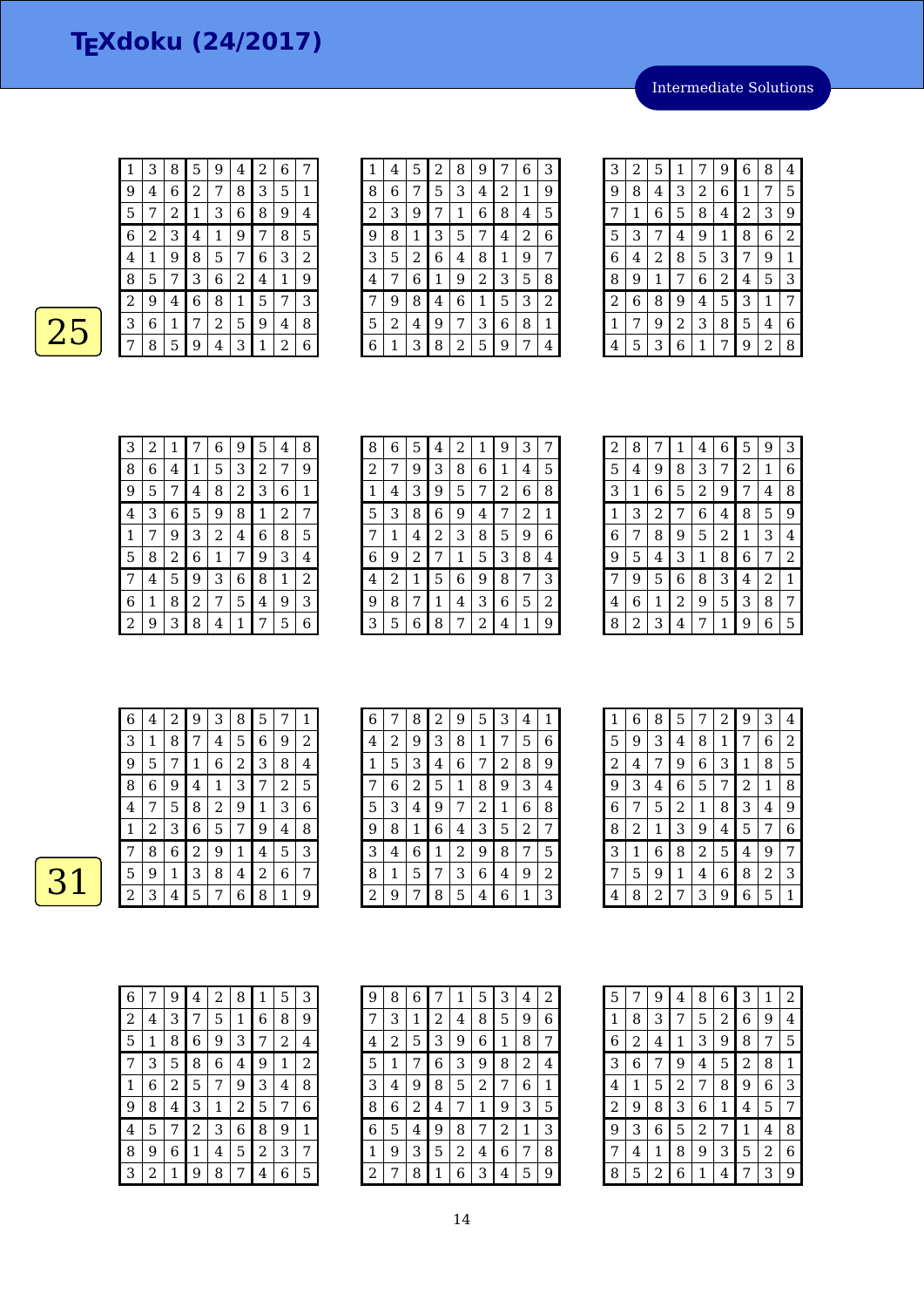Intermediate Solutions

|                |   | 9 | 6 | З | 5 | 4              | 2 | 8 |
|----------------|---|---|---|---|---|----------------|---|---|
| З              | 6 | 8 | 4 | 9 | 2 | 7              | 5 | 1 |
| 5              | 2 | 4 | 7 | 1 | 8 | 3              | 9 | 6 |
| 6              | 5 | 3 | 1 | 7 | 4 | $\overline{2}$ | 8 | 9 |
| 2              | 8 | 7 | 5 | 6 | 9 | 1              | 4 | 3 |
| $\overline{4}$ | 9 | 1 | 8 | 2 | 3 | 6              | 7 | 5 |
| 8              | 3 | 2 | 9 | 4 | 1 | 5              | 6 | 7 |
| 7              | 1 | 5 | 2 | 8 | 6 | 9              | 3 | 4 |
| 9              | 4 | 6 | З | 5 | 7 | 8              | 1 | 2 |

| 4 | 6 | 5 | 8 | 7 | 1 | 3 | 9 | 2 |
|---|---|---|---|---|---|---|---|---|
| 8 | 9 | 3 | 2 | 6 | 4 | 5 | 1 | 7 |
| 1 | 2 | 7 | 9 | 3 | 5 | 6 | 4 | 8 |
| 2 | 4 | 9 | 3 | 5 | 7 | 1 | 8 | 6 |
| 7 | 5 | 1 | 6 | 8 | 9 | 2 | 3 | 4 |
| 6 | 3 | 8 | 1 | 4 | 2 | 9 | 7 | 5 |
| 9 | 8 | 6 | 4 | 2 | 3 | 7 | 5 | 1 |
| 5 | 1 | 2 | 7 | 9 | 8 | 4 | 6 | 3 |
| 3 | 7 | 4 | 5 | 1 | 6 | 8 | 2 | 9 |
|   |   |   |   |   |   |   |   |   |

| 6 | 9 | 2 | 1              | 3 | 8 | 4 | 7 | 5              |
|---|---|---|----------------|---|---|---|---|----------------|
| 3 | 5 | 7 | 9              | 4 | 2 | 1 | 8 | 6              |
| 4 | 1 | 8 | 6              | 5 | 7 | 9 | 3 | $\overline{2}$ |
| 1 | 8 | 5 | $\overline{c}$ | 6 | 3 | 7 | 4 | 9              |
| 7 | 3 | 4 | 5              | 9 | 1 | 6 | 2 | 8              |
| 9 | 2 | 6 | 8              | 7 | 4 | 5 | 1 | 3              |
| 8 | 4 | 9 | 7              | 2 | 5 | 3 | 6 | 1              |
| 2 | 6 | 3 | 4              | 1 | 9 | 8 | 5 | 7              |
| 5 | 7 | 1 | 3              | 8 | 6 | 2 | 9 |                |

| 6 | 9 | 2 | 4 | 7           | 5 | 3 | 8 | 1 |
|---|---|---|---|-------------|---|---|---|---|
| 5 | 1 | 7 | 2 | 8           | 3 | 6 | 4 | 9 |
| 8 | 3 | 4 | 9 | $\mathbf 1$ | 6 | 7 | 5 | 2 |
| 2 | 5 | 3 | 7 | 4           | 8 | 9 | 1 | 6 |
| 9 | 4 | 8 | 6 | 2           | 1 | 5 | 3 | 7 |
| 7 | 6 | 1 | 5 | 3           | 9 | 4 | 2 | 8 |
| 4 | 8 | 6 | 1 | 5           | 7 | 2 | 9 | 3 |
| 3 | 7 | 5 | 8 | 9           | 2 | 1 | 6 | 4 |
| 1 | 2 | 9 | 3 | 6           | 4 | 8 | 7 | 5 |

| 9 |   | 4 | 5              | 3 | 6 | 8 | 2 | 1 |
|---|---|---|----------------|---|---|---|---|---|
| 5 | 2 | З | 8              | 4 | 1 | 9 | 6 | 7 |
| 6 | 8 | 1 | $\overline{c}$ | 7 | 9 | З | 4 | 5 |
| 8 | 9 | 2 | 7              | 6 | 5 | 1 | 3 | 4 |
| 4 | 1 | 7 | З              | 2 | 8 | 5 | 9 | 6 |
| 3 | 5 | 6 | 1              | 9 | 4 | 7 | 8 | 2 |
| 1 | 6 | 8 | 4              | 5 | 3 | 2 | 7 | 9 |
| 2 | 4 | 5 | 9              | 8 | 7 | 6 | 1 | З |
| 7 | З | 9 | 6              | 1 | 2 | 4 | 5 | 8 |

| 7 | $\overline{c}$ | 6 | 9 | 1 | 4 | 8 | 3 | 5           |
|---|----------------|---|---|---|---|---|---|-------------|
| 5 | 3              | 1 | 2 | 8 | 6 | 4 | 9 | 7           |
| 9 | 8              | 4 | 3 | 7 | 5 | 6 | 1 | 2           |
| 6 | 7              | 5 | 8 | 4 | 9 | 3 | 2 | $\mathbf 1$ |
| 1 | 4              | 3 | 5 | 6 | 2 | 7 | 8 | 9           |
| 2 | 9              | 8 | 1 | 3 | 7 | 5 | 4 | 6           |
| 4 | 1              | 2 | 6 | 5 | 8 | 9 | 7 | 3           |
| 3 | 5              | 7 | 4 | 9 | 1 | 2 | 6 | 8           |
| 8 | 6              | 9 | 7 | 2 | 3 | 1 | 5 | 4           |

| 5 | 6 | 2 | 7 | 3 | $\overline{\mathbf{4}}$ | 9 | 1 | 8 |
|---|---|---|---|---|-------------------------|---|---|---|
| 8 | 7 | 1 | 6 | 9 | 5                       | 2 | 4 | З |
| 4 | 9 | 3 | 8 | 1 | 2                       | 6 | 7 | 5 |
| 1 | З | 6 | 9 | 5 | 8                       | 4 | 2 | 7 |
| 9 | 5 | 4 | 2 | 7 | 1                       | З | 8 | 6 |
| 7 | 2 | 8 | 4 | 6 | 3                       | 1 | 5 | 9 |
| 2 | 4 | 5 | 3 | 8 | 6                       | 7 | 9 | 1 |
| 6 | 1 | 7 | 5 | 4 | 9                       | 8 | 3 | 2 |
| З | 8 | 9 | 1 | 2 | 7                       | 5 | 6 | 4 |

| 6 | 5 | 3 | 2           | 9 | 7 | 8              | 1 | 4 |
|---|---|---|-------------|---|---|----------------|---|---|
|   | 4 | 2 | 5           | 1 | 8 | 3              | 6 | 9 |
| 9 | 8 | 1 | 3           | 4 | 6 | 7              | 2 | 5 |
| 4 | 2 | 9 | 8           | 6 | 1 | 5              | 3 | 7 |
| 5 | 1 | 8 | 7           | 3 | 9 | $\overline{2}$ | 4 | 6 |
| З | 7 | 6 | 4           | 5 | 2 | 9              | 8 | 1 |
| 2 | 6 | 7 | $\mathbf 1$ | 8 | 5 | 4              | 9 | 3 |
| 1 | 3 | 5 | 9           | 2 | 4 | 6              | 7 | 8 |
| 8 | 9 | 4 | 6           | 7 | 3 | 1              | 5 | 2 |

| 2 | 7 | 6              | З              | 1              | 4 | 8 | 9 | 5 |
|---|---|----------------|----------------|----------------|---|---|---|---|
| 5 | 4 | 3              | 8              | 9              | 7 | 6 | 2 | 1 |
| 1 | 9 | 8              | 6              | $\overline{c}$ | 5 | 4 | 7 | 3 |
| 6 | 3 | 9              | 1              | 5              | 8 | 2 | 4 | 7 |
| 8 | 5 | 1              | 7              | 4              | 2 | 3 | 6 | 9 |
| 7 | 2 | 4              | 9              | 3              | 6 | 5 | 1 | 8 |
| 3 | 6 | $\overline{c}$ | 5              | 7              | 9 | 1 | 8 | 4 |
| 9 | 8 | 5              | 4              | 6              | 1 | 7 | 3 | 2 |
| 4 | 1 | 7              | $\overline{2}$ | 8              | 3 | 9 | 5 | 6 |

| 2 | 3 | 9 | 6 | 4              | 5 | 1 | 8 | 7 |
|---|---|---|---|----------------|---|---|---|---|
| 1 | 6 | 5 | 9 | 8              | 7 | 4 | 2 | З |
| 8 | 4 | 7 | 3 | $\overline{c}$ | 1 | 9 | 5 | 6 |
| 6 | 2 | 1 | 5 | 9              | 8 | 3 | 7 | 4 |
| 5 | 7 | 8 | 4 | 6              | 3 | 2 | 9 | 1 |
| 4 | 9 | 3 | 7 | 1              | 2 | 5 | 6 | 8 |
| 9 | 1 | 6 | 2 | 7              | 4 | 8 | 3 | 5 |
| 3 | 8 | 2 | 1 | 5              | 6 | 7 | 4 | 9 |
| 7 | 5 | 4 | 8 | 3              | 9 | 6 | 1 | 2 |

| 4              | 2 | 5 | 9 | З | 6 |   | 1 | 8 |
|----------------|---|---|---|---|---|---|---|---|
| 1              | 6 | 7 | 8 | 5 | 4 | 2 | З | 9 |
| 9              | 8 | З | 1 | 7 | 2 | 4 | 6 | 5 |
| 8              | 5 | 2 | 7 | 9 | 3 | 6 | 4 | 1 |
| 3              | 7 | 4 | 6 | 1 | 5 | 8 | 9 | 2 |
| $\,$ 6 $\,$    | 1 | 9 | 2 | 4 | 8 | 3 | 5 | 7 |
| 5              | 9 | 8 | З | 6 | 7 | 1 | 2 | 4 |
| 7              | 4 | 6 | 5 | 2 | 1 | 9 | 8 | 3 |
| $\overline{c}$ | 3 | 1 | 4 | 8 | 9 | 5 | 7 | 6 |

| 4              | 5 | 3              | $\overline{c}$ | 1 | 7            | $\,$ 6 $\,$    | 9 | 8 |
|----------------|---|----------------|----------------|---|--------------|----------------|---|---|
| 6              | 7 | 1              | 3              | 8 | 9            | 4              | 2 | 5 |
| $\overline{c}$ | 8 | 9              | 6              | 5 | 4            | 7              | 1 | 3 |
| 8              | 4 | 6              | 9              | 2 | 5            | 1              | 3 | 7 |
| 1              | 3 | 5              | 7              | 6 | 8            | $\overline{c}$ | 4 | 9 |
| 7              | 9 | $\overline{c}$ | 4              | 3 | $\mathbf{1}$ | 8              | 5 | 6 |
| 3              | 2 | 8              | 5              | 4 | 6            | 9              | 7 | 1 |
| 5              | 1 | 7              | 8              | 9 | 2            | 3              | 6 | 4 |
| 9              | 6 | 4              | 1              | 7 | 3            | 5              | 8 | 2 |